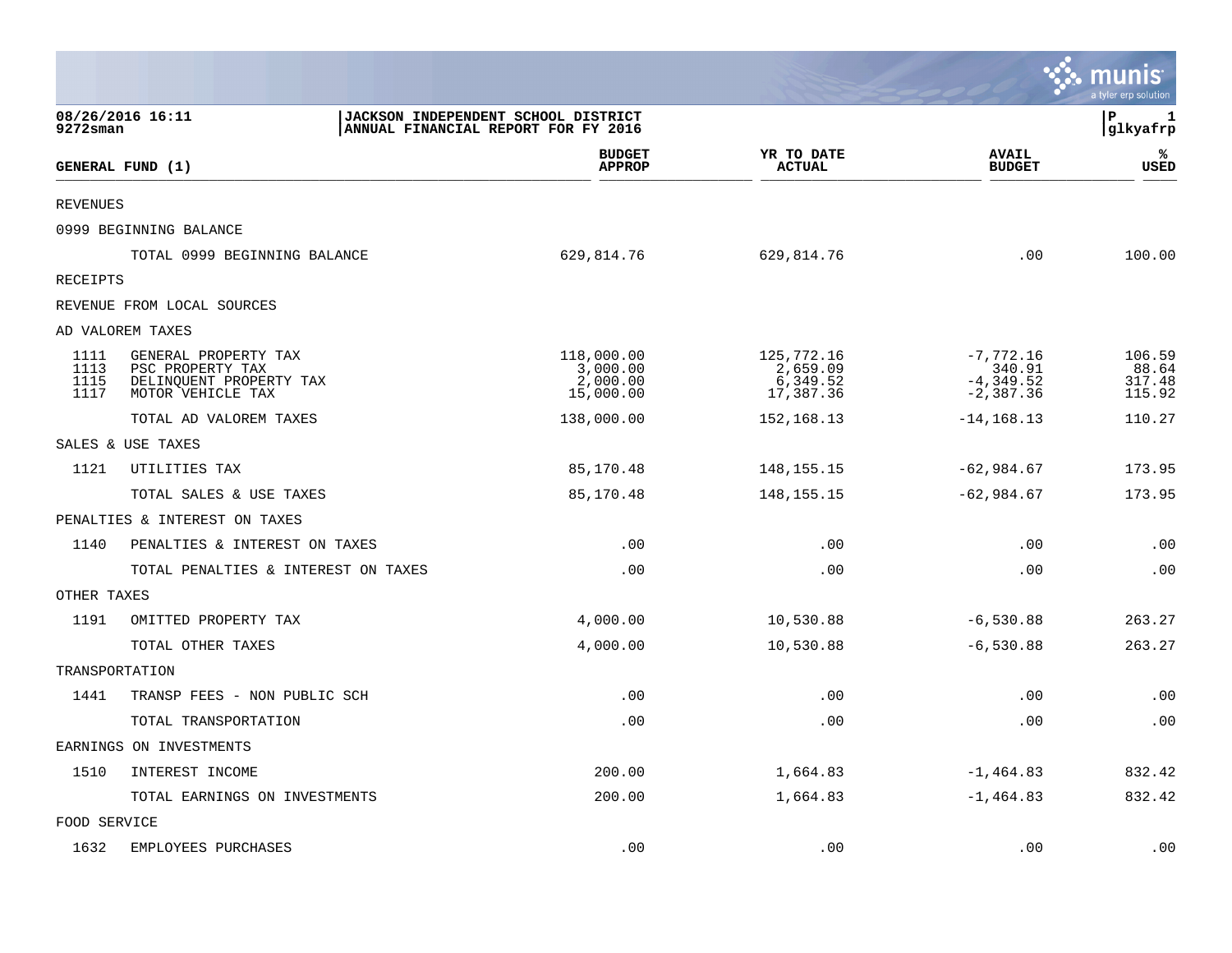

## **08/26/2016 16:11 |JACKSON INDEPENDENT SCHOOL DISTRICT |P 2 9272sman |ANNUAL FINANCIAL REPORT FOR FY 2016 |glkyafrp**

| GENERAL FUND (1)                                                      |                                                                                                                                                                                                                                       | <b>BUDGET</b><br><b>APPROP</b>                                                 | YR TO DATE<br><b>ACTUAL</b>                                                     | <b>AVAIL</b><br><b>BUDGET</b>                                                                   | %ะ<br><b>USED</b>                                                    |
|-----------------------------------------------------------------------|---------------------------------------------------------------------------------------------------------------------------------------------------------------------------------------------------------------------------------------|--------------------------------------------------------------------------------|---------------------------------------------------------------------------------|-------------------------------------------------------------------------------------------------|----------------------------------------------------------------------|
|                                                                       | TOTAL FOOD SERVICE                                                                                                                                                                                                                    | .00                                                                            | .00                                                                             | .00                                                                                             | .00                                                                  |
|                                                                       | OTHER REVENUE FROM LOCAL SOURCES                                                                                                                                                                                                      |                                                                                |                                                                                 |                                                                                                 |                                                                      |
| 1911<br>1920<br>1925<br>1941<br>1980<br>1990<br>19900<br>1994<br>1999 | BUILDING RENTAL<br>CONTRIBUTIONS/DONATIONS<br>REIMBURSEMENTS (NON-GVT)<br>TEXTBOOK SALES<br>REFUND OF PRIOR YR EXPENDITURE<br>MISCELLANEOUS REVENUE<br>Misc Sub Reimbursement<br>RETURN FOR INSUFFICIENT CHECKS<br>Other Misc revenue | 3,200.00<br>814.76<br>17,400.00<br>.00<br>.00<br>7,836.00<br>.00<br>.00<br>.00 | 9,200.00<br>.00<br>63,525.20<br>.00<br>.00<br>13,988.36<br>.00<br>.00<br>874.99 | $-6,000.00$<br>814.76<br>$-46, 125.20$<br>.00<br>.00<br>$-6, 152.36$<br>.00<br>.00<br>$-874.99$ | 287.50<br>.00<br>365.09<br>.00<br>.00<br>178.51<br>.00<br>.00<br>.00 |
|                                                                       | TOTAL OTHER REVENUE FROM LOCAL SOURCES                                                                                                                                                                                                | 29,250.76                                                                      | 87,588.55                                                                       | -58,337.79                                                                                      | 299.44                                                               |
|                                                                       | TOTAL REVENUE FROM LOCAL SOURCES                                                                                                                                                                                                      | 256,621.24                                                                     | 400,107.54                                                                      | $-143, 486.30$                                                                                  | 155.91                                                               |
|                                                                       | REVENUE FROM STATE SOURCES                                                                                                                                                                                                            |                                                                                |                                                                                 |                                                                                                 |                                                                      |
| STATE PROGRAM                                                         |                                                                                                                                                                                                                                       |                                                                                |                                                                                 |                                                                                                 |                                                                      |
| 3111<br>3119                                                          | SEEK PROGRAM<br>OTHER STATE REVENUE                                                                                                                                                                                                   | 1,772,405.00<br>.00                                                            | 1,772,405.00<br>.00                                                             | .00<br>.00                                                                                      | 100.00<br>.00                                                        |
|                                                                       | TOTAL STATE PROGRAM                                                                                                                                                                                                                   | 1,772,405.00                                                                   | 1,772,405.00                                                                    | .00                                                                                             | 100.00                                                               |
|                                                                       | OTHER STATE FUNDING                                                                                                                                                                                                                   |                                                                                |                                                                                 |                                                                                                 |                                                                      |
| 3123<br>3125<br>3126<br>3127<br>3128<br>3129                          | STATE VOCATIONAL SCHOOL<br>BUS DRVR TRAINING REIMB<br>SUB SALARY REIMB (STATE)<br>FLEXIBLE SPENDING REIMB<br>AUDIT REIMBURSEMENT<br>KSB/KSD TRANSP REIMBURSEMENT                                                                      | 4,500.00<br>.00<br>.00<br>.00<br>.00<br>.00                                    | 5,624.00<br>.00<br>.00<br>.00<br>.00<br>.00                                     | $-1,124.00$<br>.00<br>.00<br>.00<br>.00<br>.00                                                  | 124.98<br>.00<br>.00<br>.00<br>.00<br>.00                            |
|                                                                       | TOTAL OTHER STATE FUNDING                                                                                                                                                                                                             | 4,500.00                                                                       | 5,624.00                                                                        | $-1,124.00$                                                                                     | 124.98                                                               |
|                                                                       | EXPENDITURE REIMBURSEMENTS                                                                                                                                                                                                            |                                                                                |                                                                                 |                                                                                                 |                                                                      |
| 3130<br>3131                                                          | NBCTSS REIMBURSEMENT<br>STATE MISCELLANEOUS REIMBURSE                                                                                                                                                                                 | 4,450.00<br>27,270.00                                                          | $.00 \,$<br>92,414.01                                                           | 4,450.00<br>$-65, 144.01$                                                                       | .00<br>338.89                                                        |
|                                                                       | TOTAL EXPENDITURE REIMBURSEMENTS                                                                                                                                                                                                      | 31,720.00                                                                      | 92,414.01                                                                       | $-60,694.01$                                                                                    | 291.34                                                               |
|                                                                       | REVENUE FOR ON BEHALF PAYMENTS                                                                                                                                                                                                        |                                                                                |                                                                                 |                                                                                                 |                                                                      |
| 3900                                                                  | ON-BEHALF PAYMENTS/VOCA/EDUCAT                                                                                                                                                                                                        | .00                                                                            | 381,152.87                                                                      | $-381, 152.87$                                                                                  | .00                                                                  |
|                                                                       | TOTAL REVENUE FOR ON BEHALF PAYMENTS                                                                                                                                                                                                  | .00                                                                            | 381, 152.87                                                                     | $-381, 152.87$                                                                                  | .00                                                                  |
|                                                                       | TOTAL REVENUE FROM STATE SOURCES                                                                                                                                                                                                      | 1,808,625.00                                                                   | 2, 251, 595.88                                                                  | $-442,970.88$                                                                                   | 124.49                                                               |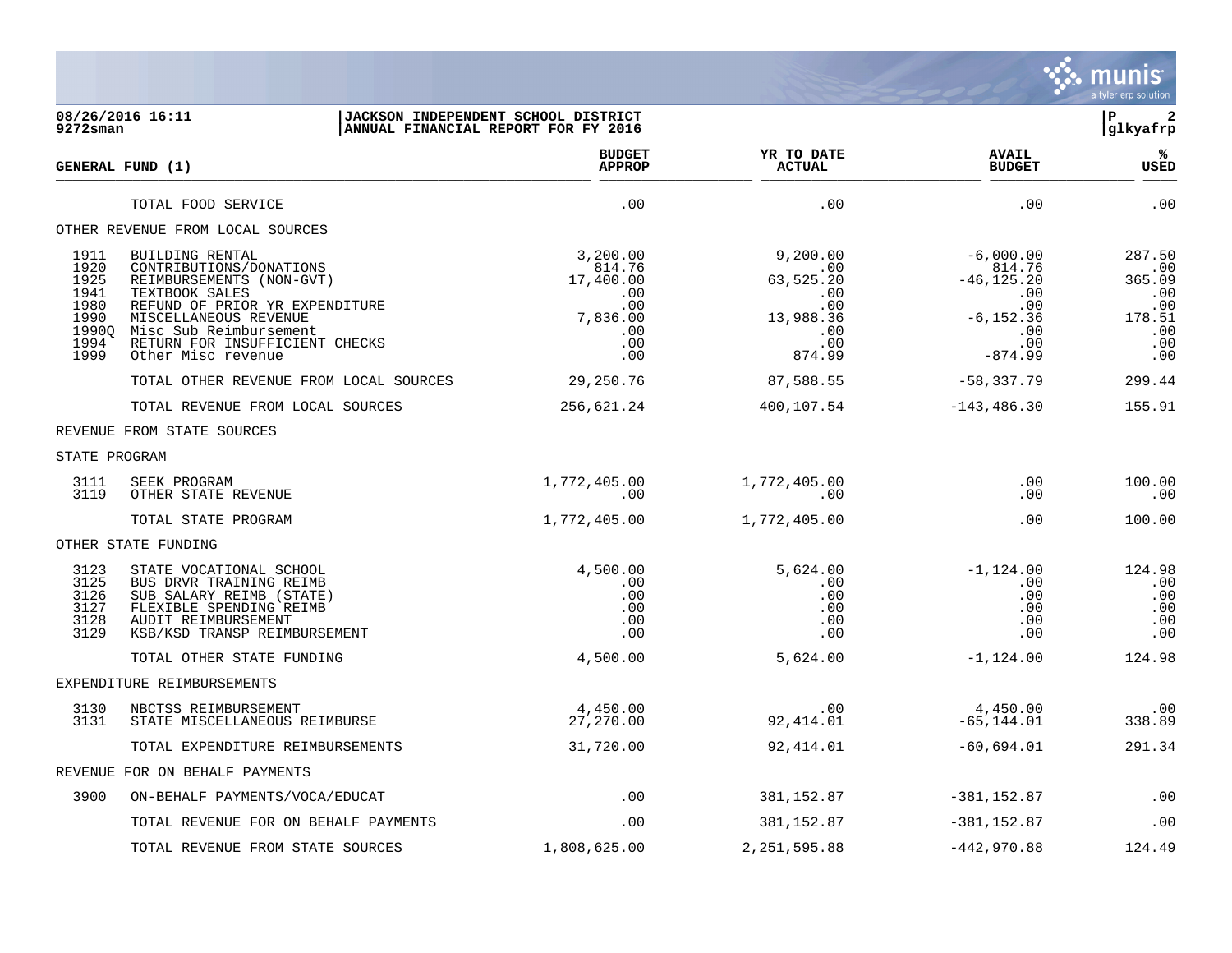|                      |                                                                         |                                                                            |                                |                             |                               | a tyler erp solution |
|----------------------|-------------------------------------------------------------------------|----------------------------------------------------------------------------|--------------------------------|-----------------------------|-------------------------------|----------------------|
| $9272$ sman          | 08/26/2016 16:11                                                        | JACKSON INDEPENDENT SCHOOL DISTRICT<br>ANNUAL FINANCIAL REPORT FOR FY 2016 |                                |                             |                               | l P<br>3<br>glkyafrp |
|                      | GENERAL FUND (1)                                                        |                                                                            | <b>BUDGET</b><br><b>APPROP</b> | YR TO DATE<br><b>ACTUAL</b> | <b>AVAIL</b><br><b>BUDGET</b> | ℁<br><b>USED</b>     |
|                      | REVENUE FROM FEDERAL SOURCES                                            |                                                                            |                                |                             |                               |                      |
|                      | FEDERAL REIMBURSEMENT                                                   |                                                                            |                                |                             |                               |                      |
| 4810                 | MEDICAID REIMBURSEMENTS                                                 |                                                                            | 249.90                         | 2,278.65                    | $-2,028.75$                   | 911.82               |
|                      | TOTAL FEDERAL REIMBURSEMENT                                             |                                                                            | 249.90                         | 2,278.65                    | $-2,028.75$                   | 911.82               |
|                      | TOTAL REVENUE FROM FEDERAL SOURCES                                      |                                                                            | 249.90                         | 2,278.65                    | $-2,028.75$                   | 911.82               |
|                      | OTHER RECEIPTS                                                          |                                                                            |                                |                             |                               |                      |
| <b>BOND ISSUANCE</b> |                                                                         |                                                                            |                                |                             |                               |                      |
| 5110                 | BOND PRINCIPAL PROCEEDS                                                 |                                                                            | .00                            | .00                         | .00                           | .00                  |
|                      | TOTAL BOND ISSUANCE                                                     |                                                                            | .00                            | .00                         | .00                           | .00                  |
|                      | INTERFUND TRANSFERS                                                     |                                                                            |                                |                             |                               |                      |
| 5210<br>5220         | FUND TRANSFER<br>INDIRECT COSTS TRANSFER                                |                                                                            | .00<br>.00                     | .00<br>.00                  | .00<br>.00                    | .00<br>.00           |
|                      | TOTAL INTERFUND TRANSFERS                                               |                                                                            | .00                            | .00                         | .00                           | .00                  |
|                      | SALE OR COMP FOR LOSS OF ASSETS                                         |                                                                            |                                |                             |                               |                      |
| 5331<br>5341<br>5342 | SALE OF BUILDINGS<br>SALE OF EQUIPMENT ETC<br>LOSS COMP - EQUIPMENT ETC |                                                                            | .00<br>.00<br>.00              | .00<br>.00<br>.00           | .00<br>.00<br>.00             | .00<br>.00<br>.00    |
|                      | TOTAL SALE OR COMP FOR LOSS OF ASSETS                                   |                                                                            | .00                            | .00                         | .00                           | .00                  |
| LOAN PROCEEDS        |                                                                         |                                                                            |                                |                             |                               |                      |
| 5400                 | <b>LOAN PROCEEDS</b>                                                    |                                                                            | .00                            | 1,314.00                    | $-1,314.00$                   | .00                  |
|                      | TOTAL LOAN PROCEEDS                                                     |                                                                            | .00                            | 1,314.00                    | $-1, 314.00$                  | .00                  |
|                      | CAPITAL LEASE PROCEEDS                                                  |                                                                            |                                |                             |                               |                      |
| 5500                 | CAPITAL LEASE PROCEEDS                                                  |                                                                            | .00                            | .00                         | .00                           | .00                  |
|                      | TOTAL CAPITAL LEASE PROCEEDS                                            |                                                                            | .00                            | .00                         | .00                           | .00                  |
|                      | TOTAL OTHER RECEIPTS                                                    |                                                                            | .00                            | 1,314.00                    | $-1,314.00$                   | .00                  |
|                      | TOTAL RECEIPTS                                                          |                                                                            | 2,065,496.14                   | 2,655,296.07                | $-589,799.93$                 | 128.55               |
|                      | TOTAL REVENUES                                                          |                                                                            | 2,695,310.90                   | 3, 285, 110.83              | $-589,799.93$                 | 121.88               |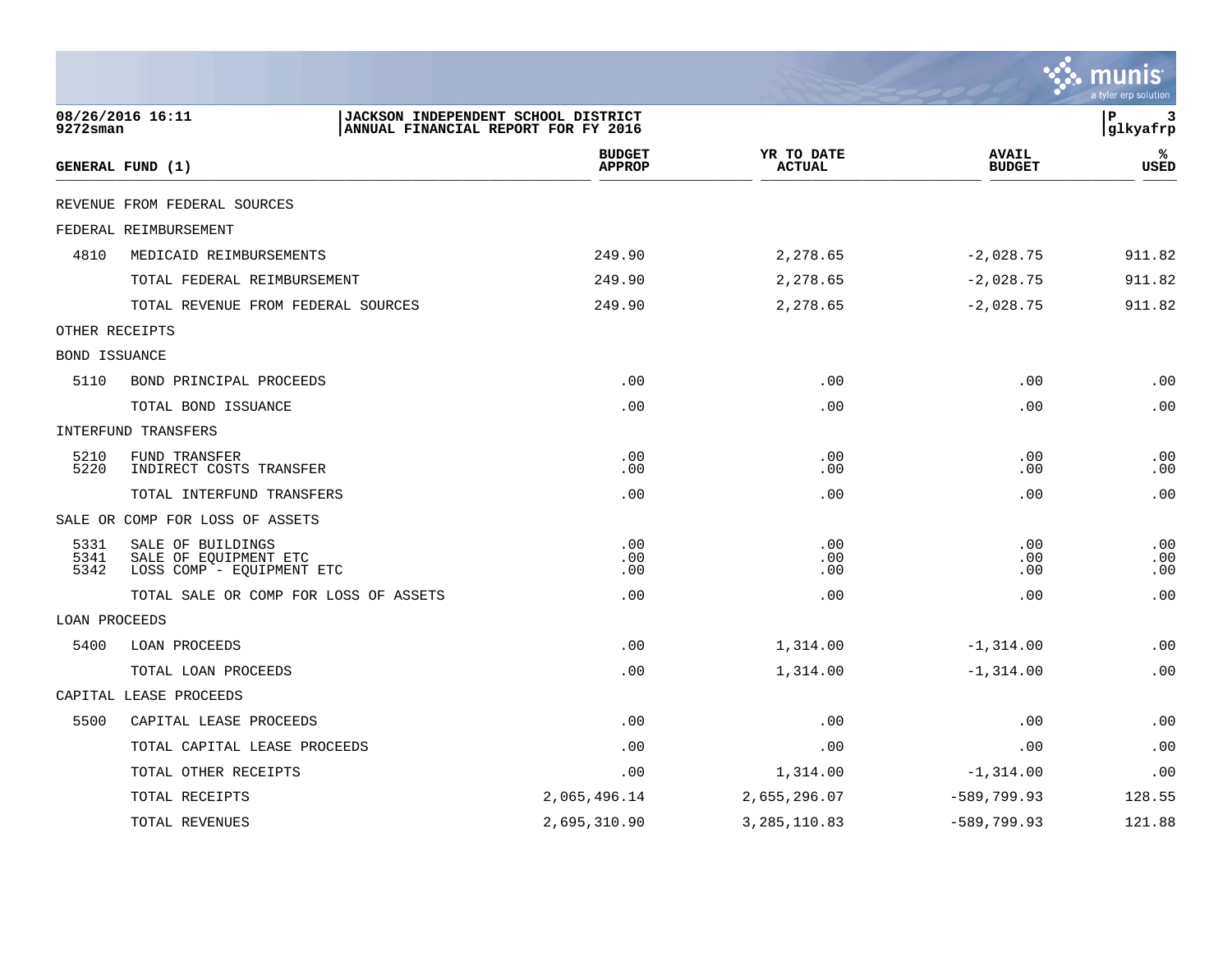|                                                                                                                                                                                                                                                                                                                                                     |                                                                                                                              |                                                                                                                           |                                                                                                                                     | munis<br>a tyler erp solution                                                            |
|-----------------------------------------------------------------------------------------------------------------------------------------------------------------------------------------------------------------------------------------------------------------------------------------------------------------------------------------------------|------------------------------------------------------------------------------------------------------------------------------|---------------------------------------------------------------------------------------------------------------------------|-------------------------------------------------------------------------------------------------------------------------------------|------------------------------------------------------------------------------------------|
| 08/26/2016 16:11<br>JACKSON INDEPENDENT SCHOOL DISTRICT<br>9272sman<br>ANNUAL FINANCIAL REPORT FOR FY 2016                                                                                                                                                                                                                                          |                                                                                                                              |                                                                                                                           |                                                                                                                                     | ΙP<br> glkyafrp                                                                          |
| GENERAL FUND (1)                                                                                                                                                                                                                                                                                                                                    | <b>BUDGET</b><br><b>APPROP</b>                                                                                               | YR TO DATE<br><b>ACTUAL</b>                                                                                               | <b>AVAIL</b><br><b>BUDGET</b>                                                                                                       | ℁<br>USED                                                                                |
| EXPENDITURES                                                                                                                                                                                                                                                                                                                                        |                                                                                                                              |                                                                                                                           |                                                                                                                                     |                                                                                          |
| 1000<br>INSTRUCTION                                                                                                                                                                                                                                                                                                                                 |                                                                                                                              |                                                                                                                           |                                                                                                                                     |                                                                                          |
| 0100<br>SALARIES PERSONNEL SERVICES<br>0200<br>EMPLOYEE BENEFITS<br>0280<br>ON-BEHALF<br>0300<br>PURCHASED PROF AND TECH SERV<br>0500<br>OTHER PURCHASED SERVICES<br>0600<br>SUPPLIES<br>0700<br>PROPERTY                                                                                                                                           | 1,029,761.67<br>82,463.00<br>.00<br>35,564.00<br>772.00<br>37,000.00<br>36,591.00                                            | 926,579.53<br>58,627.43<br>253,796.03<br>23,478.37<br>3,265.97<br>4,076.12<br>36,591.91                                   | 103,182.14<br>23,835.57<br>$-253,796.03$<br>12,085.63<br>$-2,493.97$<br>32,923.88<br>-.91                                           | 89.98<br>71.10<br>.00<br>66.02<br>423.05<br>11.02<br>100.00                              |
| TOTAL 1000<br>INSTRUCTION                                                                                                                                                                                                                                                                                                                           | 1,222,151.67                                                                                                                 | 1,306,415.36                                                                                                              | $-84, 263.69$                                                                                                                       | 106.89                                                                                   |
| 2100 STUDENT SUPPORT SERVICES                                                                                                                                                                                                                                                                                                                       |                                                                                                                              |                                                                                                                           |                                                                                                                                     |                                                                                          |
| 0100<br>SALARIES PERSONNEL SERVICES<br>0200<br>EMPLOYEE BENEFITS<br>0300<br>PURCHASED PROF AND TECH SERV<br>0500<br>OTHER PURCHASED SERVICES<br>0600<br>SUPPLIES<br>0700<br>PROPERTY                                                                                                                                                                | .00<br>.00<br>.00<br>.00<br>.00<br>.00                                                                                       | .00<br>.00<br>.00<br>.00<br>.00<br>.00                                                                                    | .00<br>.00<br>.00<br>.00<br>.00<br>.00                                                                                              | .00<br>.00<br>.00<br>.00<br>.00<br>.00                                                   |
| TOTAL 2100<br>STUDENT SUPPORT SERVICES                                                                                                                                                                                                                                                                                                              | .00                                                                                                                          | .00                                                                                                                       | .00                                                                                                                                 | .00                                                                                      |
| 2200<br>INSTRUCTIONAL STAFF SUPP SERV                                                                                                                                                                                                                                                                                                               |                                                                                                                              |                                                                                                                           |                                                                                                                                     |                                                                                          |
| 0100<br>SALARIES PERSONNEL SERVICES<br>0200<br>EMPLOYEE BENEFITS<br>0280<br>ON-BEHALF<br>0400<br>PURCHASED PROPERTY SERVICES<br>0600<br>SUPPLIES                                                                                                                                                                                                    | 58, 322.30<br>1,437.00<br>.00<br>.00<br>.00                                                                                  | 58,718.06<br>2,501.77<br>14,722.26<br>.00<br>.00                                                                          | $-395.76$<br>$-1,064.77$<br>$-14, 722.26$<br>.00<br>.00                                                                             | 100.68<br>174.10<br>.00<br>.00<br>.00                                                    |
| TOTAL 2200<br>INSTRUCTIONAL STAFF SUPP SERV                                                                                                                                                                                                                                                                                                         | 59,759.30                                                                                                                    | 75,942.09                                                                                                                 | $-16, 182.79$                                                                                                                       | 127.08                                                                                   |
| 2300<br>DISTRICT ADMIN SUPPORT                                                                                                                                                                                                                                                                                                                      |                                                                                                                              |                                                                                                                           |                                                                                                                                     |                                                                                          |
| 0100<br>SALARIES PERSONNEL SERVICES<br>0200<br>EMPLOYEE BENEFITS<br>0280<br>ON-BEHALF<br>0300<br>PURCHASED PROF AND TECH SERV<br>0400<br>PURCHASED PROPERTY SERVICES<br>0500<br>OTHER PURCHASED SERVICES<br>0600 SUPPLIES<br>0700 PROPERTY<br>0800<br>DEBT SERVICE AND MISCELLANEOUS<br>0840<br>CONTINGENCY<br>TOTAL 2300<br>DISTRICT ADMIN SUPPORT | 188,185.77<br>63,136.00<br>.00<br>25,303.00<br>.00<br>44,223.00<br>8,265.00<br>3,400.00<br>315.00<br>86,082.78<br>418,910.55 | 170,707.38<br>30,301.52<br>19,887.92<br>20,327.99<br>.00<br>34,718.03<br>8,411.35<br>1,602.81<br>.00<br>.00<br>285,957.00 | 17,478.39<br>32,834.48<br>$-19,887.92$<br>4,975.01<br>.00<br>9,504.97<br>$-146.35$<br>1,797.19<br>315.00<br>86,082.78<br>132,953.55 | 90.71<br>47.99<br>.00<br>80.34<br>.00<br>78.51<br>101.77<br>47.14<br>.00<br>.00<br>68.26 |
| 2400 SCHOOL ADMIN SUPPORT                                                                                                                                                                                                                                                                                                                           |                                                                                                                              |                                                                                                                           |                                                                                                                                     |                                                                                          |
| 0100 SALARIES PERSONNEL SERVICES                                                                                                                                                                                                                                                                                                                    | 76,987.60                                                                                                                    | 78,402.30                                                                                                                 | $-1,414.70$                                                                                                                         | 101.84                                                                                   |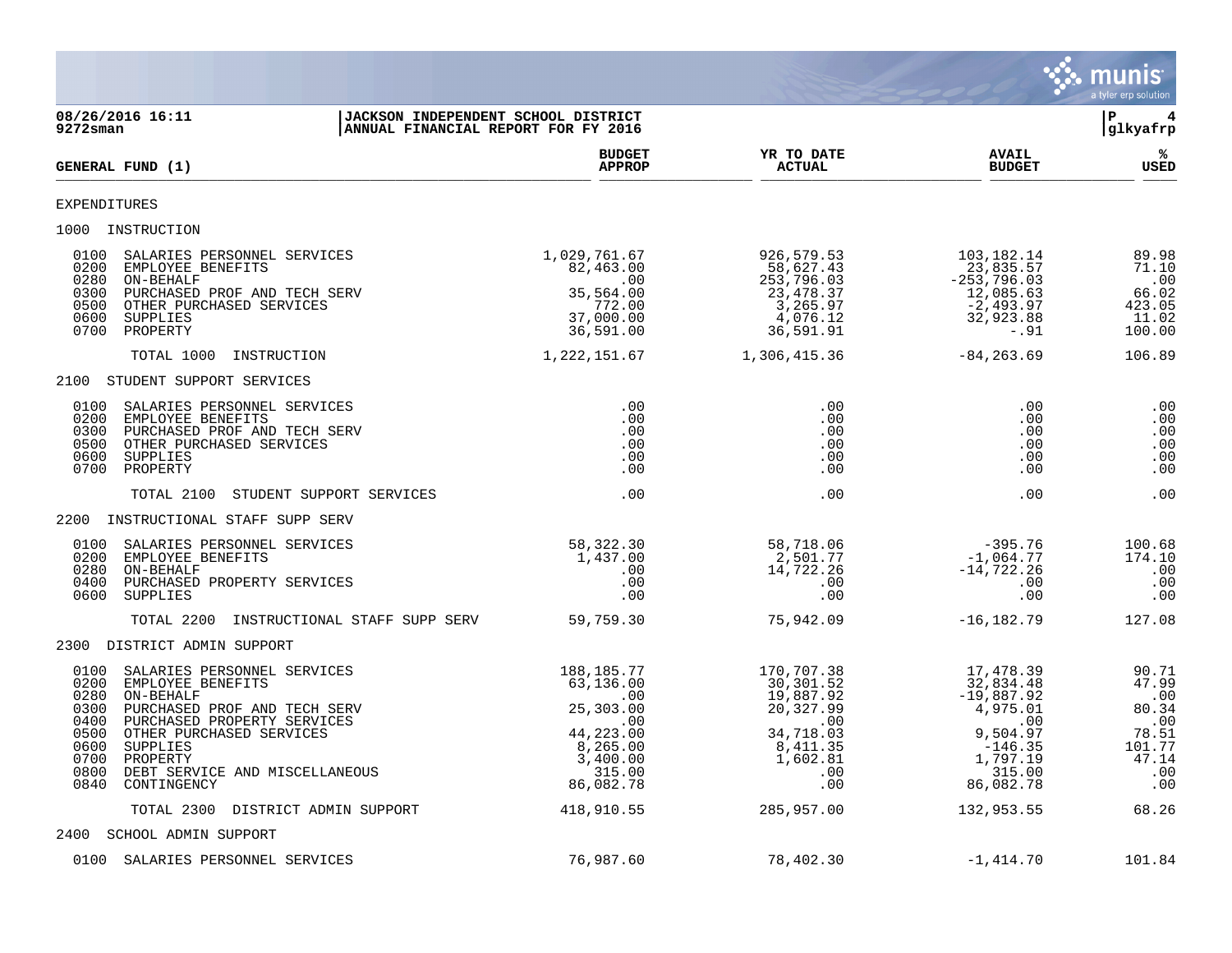

| 9272sman                                                             | 08/26/2016 16:11<br>JACKSON INDEPENDENT SCHOOL DISTRICT<br>ANNUAL FINANCIAL REPORT FOR FY 2016                                                                                                                                                                        |                                                                                               |                                                                                                  |                                                                                                                   | 5<br>l P<br>glkyafrp                                                    |
|----------------------------------------------------------------------|-----------------------------------------------------------------------------------------------------------------------------------------------------------------------------------------------------------------------------------------------------------------------|-----------------------------------------------------------------------------------------------|--------------------------------------------------------------------------------------------------|-------------------------------------------------------------------------------------------------------------------|-------------------------------------------------------------------------|
|                                                                      | <b>GENERAL FUND (1)</b>                                                                                                                                                                                                                                               | <b>BUDGET</b><br><b>APPROP</b>                                                                | YR TO DATE<br><b>ACTUAL</b>                                                                      | <b>AVAIL</b><br><b>BUDGET</b>                                                                                     | %<br><b>USED</b>                                                        |
| 0200<br>0280<br>0300<br>0400<br>0600<br>0700                         | EMPLOYEE BENEFITS<br>ON-BEHALF<br>PURCHASED PROF AND TECH SERV<br>PURCHASED PROPERTY SERVICES<br>SUPPLIES<br>PROPERTY                                                                                                                                                 | 8,359.00<br>.00<br>2,400.00<br>11,322.00<br>21,601.00<br>.00                                  | 7,684.78<br>16,203.77<br>1,129.00<br>17,258.86<br>19,216.01<br>.00                               | 674.22<br>$-16, 203.77$<br>1,271.00<br>$-5,936.86$<br>2,384.99<br>.00                                             | 91.93<br>$\cdot$ 00<br>47.04<br>152.44<br>88.96<br>.00                  |
|                                                                      | SCHOOL ADMIN SUPPORT<br>TOTAL 2400                                                                                                                                                                                                                                    | 120,669.60                                                                                    | 139,894.72                                                                                       | $-19,225.12$                                                                                                      | 115.93                                                                  |
|                                                                      | 2500 BUSINESS SUPPORT SERVICES                                                                                                                                                                                                                                        |                                                                                               |                                                                                                  |                                                                                                                   |                                                                         |
| 0200<br>0280<br>0300<br>0500                                         | 0100 SALARIES PERSONNEL SERVICES<br>EMPLOYEE BENEFITS<br>ON-BEHALF<br>PURCHASED PROF AND TECH SERV<br>OTHER PURCHASED SERVICES                                                                                                                                        | 44,333.00<br>8,167.00<br>$\overline{\phantom{0}}$ .00<br>630.00<br>.00                        | 45,677.02<br>$11, 112.24$<br>6,105.69<br>1,800.00<br>32, 178. 15                                 | -1,344.02<br>$-2,945.24$<br>$-6, 105.69$<br>$-1,170.00$<br>$-32, 178.15$                                          | 103.03<br>136.06<br>.00<br>285.71<br>.00                                |
|                                                                      | TOTAL 2500 BUSINESS SUPPORT SERVICES                                                                                                                                                                                                                                  | 53,130.00                                                                                     | 96,873.10                                                                                        | -43,743.10                                                                                                        | 182.33                                                                  |
|                                                                      | 2600 PLANT OPERATIONS & MAINTENANCE                                                                                                                                                                                                                                   |                                                                                               |                                                                                                  |                                                                                                                   |                                                                         |
| 0200<br>0280<br>0300<br>0400<br>0500<br>0600                         | 0100 SALARIES PERSONNEL SERVICES<br>EMPLOYEE BENEFITS<br>ON-BEHALF<br>$\begin{array}{c} .00 \ 68,600.00 \ 250,565.18 \ 20,204.00 \end{array}$<br>PURCHASED PROF AND TECH SERV<br>PURCHASED PROPERTY SERVICES<br>OTHER PURCHASED SERVICES<br>SUPPLIES<br>0700 PROPERTY | 143,031.30<br>38,444.00<br>.00<br>32,350.00<br>82,296.00                                      | 142,633.47<br>33,414.48<br>29,723.22<br>68,953.42<br>146,506.12<br>20,241.66<br>19,283.15<br>.00 | 397.83<br>5,029.52<br>$-29,723.22$<br>$-353.42$<br>104,059.06<br>$-37.66$<br>13,066.85<br>82,296.00               | 99.72<br>86.92<br>.00<br>100.52<br>58.47<br>100.19<br>59.61<br>.00      |
|                                                                      | TOTAL 2600 PLANT OPERATIONS & MAINTENANCE 635,490.48                                                                                                                                                                                                                  |                                                                                               | 460,755.52                                                                                       | 174,734.96                                                                                                        | 72.50                                                                   |
|                                                                      | 2700 STUDENT TRANSPORTATION                                                                                                                                                                                                                                           |                                                                                               |                                                                                                  |                                                                                                                   |                                                                         |
| 0100<br>0200<br>0280<br>0300<br>0400<br>0500<br>0600<br>0700<br>0800 | SALARIES PERSONNEL SERVICES<br>EMPLOYEE BENEFITS<br>ON-BEHALF<br>PURCHASED PROF AND TECH SERV<br>PURCHASED PROPERTY SERVICES<br>OTHER PURCHASED SERVICES<br>SUPPLIES<br>PROPERTY<br>DEBT SERVICE AND MISCELLANEOUS                                                    | 56,505.00<br>16,518.00<br>.00<br>1,215.00<br>13,135.00<br>1,695.00<br>28,000.00<br>.00<br>.30 | 48,695.91<br>11,026.84<br>8,535.83<br>1,060.00<br>9,937.53<br>177.92<br>14, 423.44<br>.00        | 7,809.09<br>$5,491.16$<br>$-8,535.83$<br>$-8,535.83$<br>155.00<br>3,197.47<br>1,517.08<br>13,576.56<br>.00<br>.30 | 86.18<br>66.76<br>.00<br>87.24<br>75.66<br>10.50<br>51.51<br>.00<br>.00 |
|                                                                      | TOTAL 2700 STUDENT TRANSPORTATION                                                                                                                                                                                                                                     | 117,068.30                                                                                    | 93,857.47                                                                                        | 23, 210.83                                                                                                        | 80.17                                                                   |
|                                                                      | 3100 FOOD SERVICE OPERATION                                                                                                                                                                                                                                           |                                                                                               |                                                                                                  |                                                                                                                   |                                                                         |
|                                                                      | 0280 ON-BEHALF                                                                                                                                                                                                                                                        | .00                                                                                           | .00                                                                                              | .00                                                                                                               | .00                                                                     |
|                                                                      | TOTAL 3100 FOOD SERVICE OPERATION                                                                                                                                                                                                                                     | .00                                                                                           | .00                                                                                              | .00                                                                                                               | .00                                                                     |

4200 LAND IMPROVEMENTS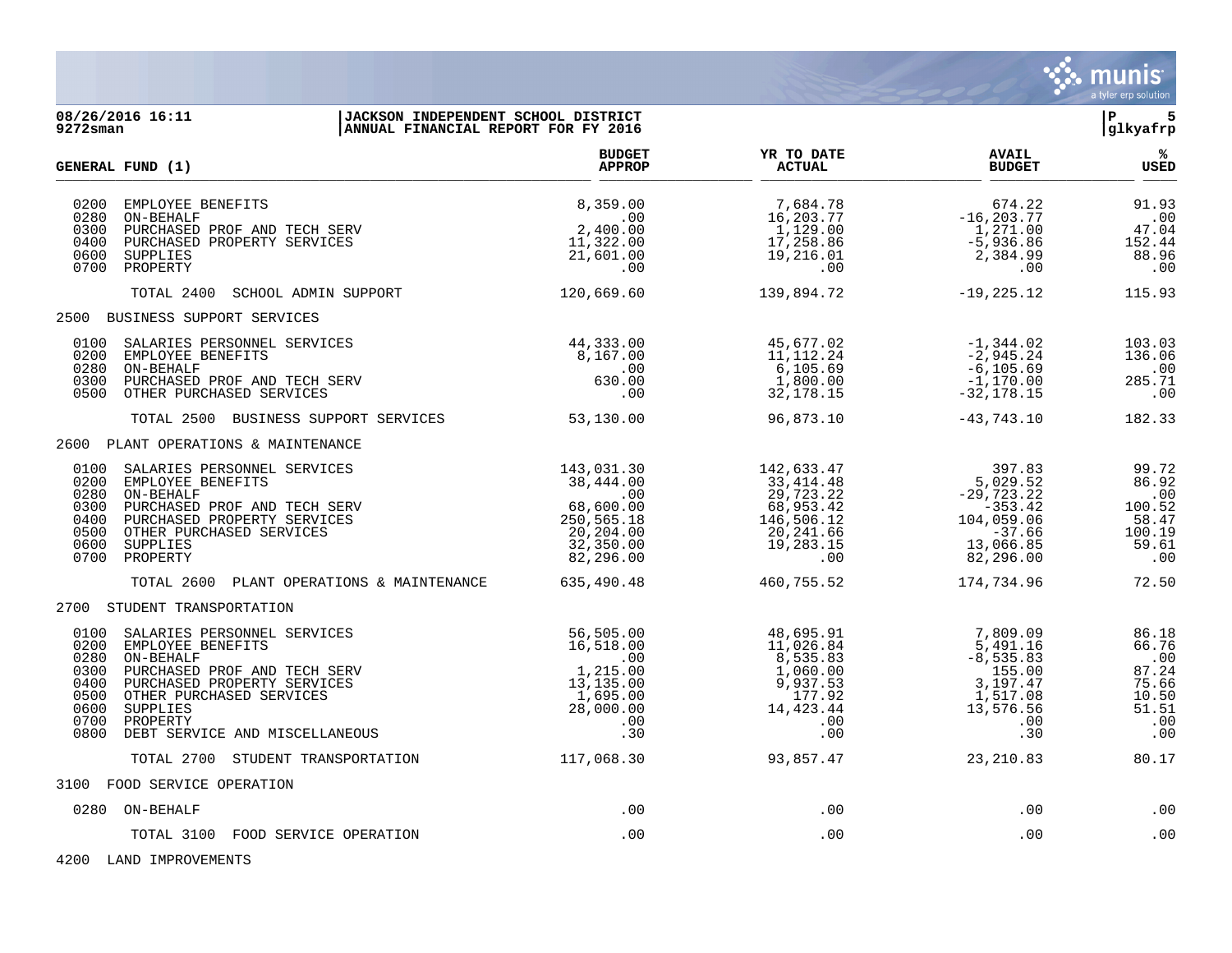

| 08/26/2016 16:11<br>$9272$ sman                                                                                                                                                             | JACKSON INDEPENDENT SCHOOL DISTRICT<br>ANNUAL FINANCIAL REPORT FOR FY 2016 |                                        |                                        | l P<br>6<br>glkyafrp                   |
|---------------------------------------------------------------------------------------------------------------------------------------------------------------------------------------------|----------------------------------------------------------------------------|----------------------------------------|----------------------------------------|----------------------------------------|
| GENERAL FUND (1)                                                                                                                                                                            | <b>BUDGET</b><br><b>APPROP</b>                                             | YR TO DATE<br><b>ACTUAL</b>            | <b>AVAIL</b><br><b>BUDGET</b>          | %ะ<br>USED                             |
| 0100<br>SALARIES PERSONNEL SERVICES<br>0200<br>EMPLOYEE BENEFITS<br>0280<br>ON-BEHALF<br>0300<br>PURCHASED PROF AND TECH SERV<br>0600<br><b>SUPPLIES</b><br>TOTAL 4200<br>LAND IMPROVEMENTS | .00<br>.00<br>.00<br>.00<br>.00<br>.00                                     | .00<br>.00<br>.00<br>.00<br>.00<br>.00 | .00<br>.00<br>.00<br>.00<br>.00<br>.00 | .00<br>.00<br>.00<br>.00<br>.00<br>.00 |
| 4600<br>SITE IMPROVEMENT                                                                                                                                                                    |                                                                            |                                        |                                        |                                        |
| 0280<br>ON-BEHALF<br>0400<br>PURCHASED PROPERTY SERVICES                                                                                                                                    | .00<br>.00                                                                 | .00<br>.00                             | .00<br>.00                             | .00<br>.00                             |
| TOTAL 4600<br>SITE IMPROVEMENT                                                                                                                                                              | .00                                                                        | .00                                    | .00                                    | .00                                    |
| DEBT SERVICE<br>5100                                                                                                                                                                        |                                                                            |                                        |                                        |                                        |
| 0800<br>DEBT SERVICE AND MISCELLANEOUS                                                                                                                                                      | 46,369.00                                                                  | 42,074.59                              | 4,294.41                               | 90.74                                  |
| TOTAL 5100<br>DEBT SERVICE                                                                                                                                                                  | 46,369.00                                                                  | 42,074.59                              | 4,294.41                               | 90.74                                  |
| 5200<br>FUND TRANSFERS                                                                                                                                                                      |                                                                            |                                        |                                        |                                        |
| 0900<br>OTHER ITEMS                                                                                                                                                                         | 21,762.00                                                                  | 13,177.00                              | 8,585.00                               | 60.55                                  |
| TOTAL 5200<br>FUND TRANSFERS                                                                                                                                                                | 21,762.00                                                                  | 13,177.00                              | 8,585.00                               | 60.55                                  |
| TOTAL EXPENDITURES                                                                                                                                                                          | 2,695,310.90                                                               | 2,514,946.85                           | 180,364.05                             | 93.31                                  |

TOTAL FOR GENERAL FUND (1)  $\qquad \qquad .00$  .00 770,163.98 -770,163.98 -770,163.98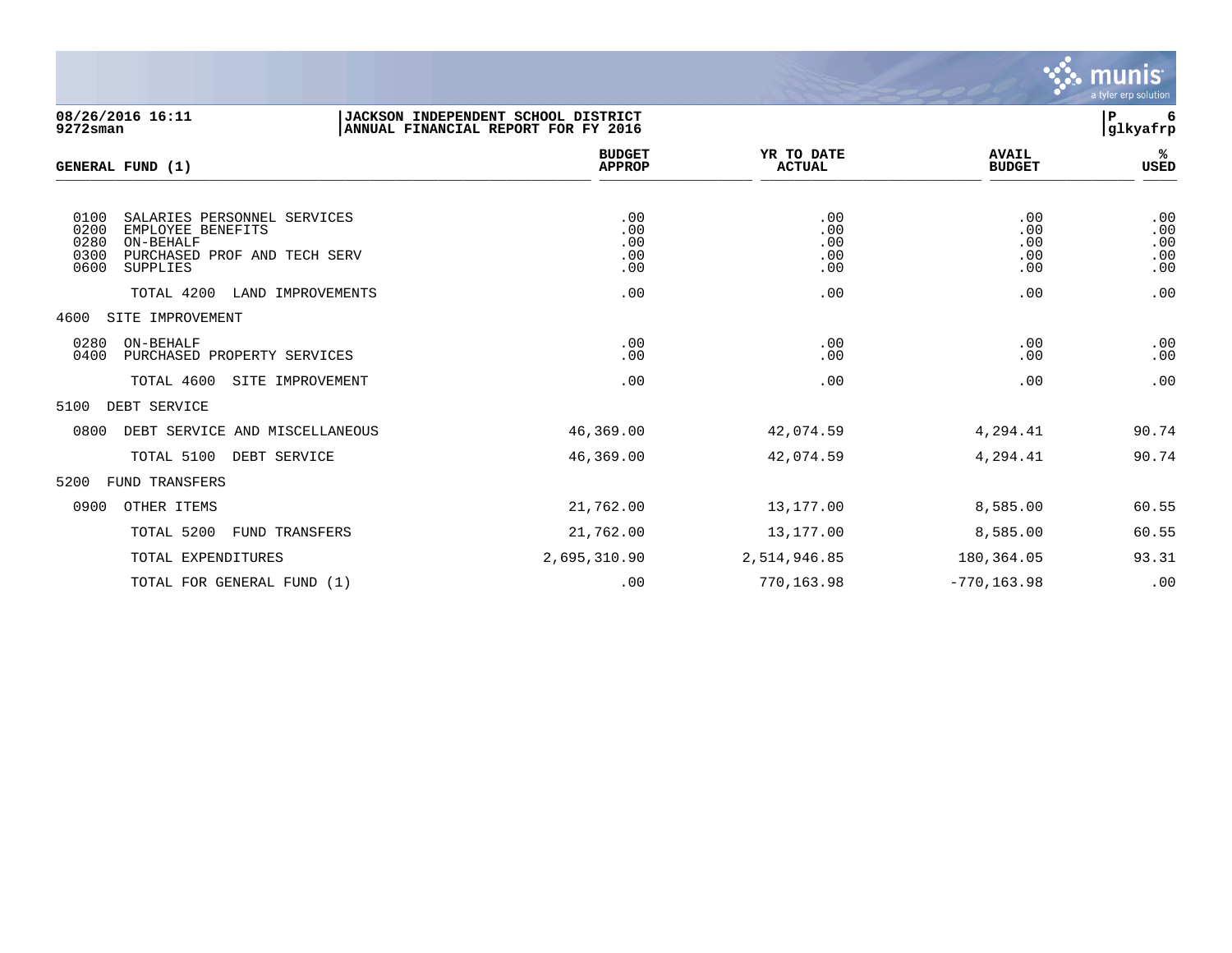|                 |                                        |                                                                            |                             |                               | <b>A.</b> munis<br>a tyler erp solution |
|-----------------|----------------------------------------|----------------------------------------------------------------------------|-----------------------------|-------------------------------|-----------------------------------------|
| 9272sman        | 08/26/2016 16:11                       | JACKSON INDEPENDENT SCHOOL DISTRICT<br>ANNUAL FINANCIAL REPORT FOR FY 2016 |                             |                               | P<br>glkyafrp                           |
|                 | SPECIAL REVENUE (2)                    | <b>BUDGET</b><br><b>APPROP</b>                                             | YR TO DATE<br><b>ACTUAL</b> | <b>AVAIL</b><br><b>BUDGET</b> | ℁<br>USED                               |
| <b>REVENUES</b> |                                        |                                                                            |                             |                               |                                         |
|                 | 0999 BEGINNING BALANCE                 |                                                                            |                             |                               |                                         |
|                 | TOTAL 0999 BEGINNING BALANCE           | .00                                                                        | .00                         | .00                           | .00                                     |
| <b>RECEIPTS</b> |                                        |                                                                            |                             |                               |                                         |
|                 | REVENUE FROM LOCAL SOURCES             |                                                                            |                             |                               |                                         |
|                 | OTHER REVENUE FROM LOCAL SOURCES       |                                                                            |                             |                               |                                         |
| 1920            | CONTRIBUTIONS/DONATIONS                | .00                                                                        | .00                         | .00                           | .00                                     |
|                 | TOTAL OTHER REVENUE FROM LOCAL SOURCES | .00                                                                        | .00                         | .00                           | .00                                     |
|                 | TOTAL REVENUE FROM LOCAL SOURCES       | .00                                                                        | .00                         | .00                           | .00                                     |
|                 | REVENUE FROM STATE SOURCES             |                                                                            |                             |                               |                                         |
| RESTRICTED      |                                        |                                                                            |                             |                               |                                         |
| 3200            | RESTRICTED STATE REVENUE               | 278,576.50                                                                 | 283,566.79                  | $-4,990.29$                   | 101.79                                  |
|                 | TOTAL RESTRICTED                       | 278,576.50                                                                 | 283,566.79                  | $-4,990.29$                   | 101.79                                  |
|                 | REVENUE FOR ON BEHALF PAYMENTS         |                                                                            |                             |                               |                                         |
| 3900            | ON-BEHALF PAYMENTS/VOCA/EDUCAT         | .00                                                                        | .00                         | .00                           | .00                                     |
|                 | TOTAL REVENUE FOR ON BEHALF PAYMENTS   | .00                                                                        | .00                         | .00                           | .00                                     |
|                 | TOTAL REVENUE FROM STATE SOURCES       | 278,576.50                                                                 | 283,566.79                  | $-4,990.29$                   | 101.79                                  |
|                 | REVENUE FROM FEDERAL SOURCES           |                                                                            |                             |                               |                                         |
|                 | RESTRICTED THROUGH THE STATE           |                                                                            |                             |                               |                                         |
| 4500            | RESTRICTED FED THRU STATE              | 594,903.79                                                                 | 612, 153.58                 | $-17, 249.79$                 | 102.90                                  |
|                 | TOTAL RESTRICTED THROUGH THE STATE     | 594,903.79                                                                 | 612, 153.58                 | $-17, 249.79$                 | 102.90                                  |
|                 | TOTAL REVENUE FROM FEDERAL SOURCES     | 594,903.79                                                                 | 612, 153.58                 | $-17, 249.79$                 | 102.90                                  |
|                 | OTHER RECEIPTS                         |                                                                            |                             |                               |                                         |
|                 | INTERFUND TRANSFERS                    |                                                                            |                             |                               |                                         |
| 5210            | FUND TRANSFER                          | 13,177.00                                                                  | 13,177.00                   | .00                           | 100.00                                  |
|                 | TOTAL INTERFUND TRANSFERS              | 13,177.00                                                                  | 13,177.00                   | .00                           | 100.00                                  |
|                 | TOTAL OTHER RECEIPTS                   | 13,177.00                                                                  | 13,177.00                   | .00                           | 100.00                                  |

the contract of the contract of the contract of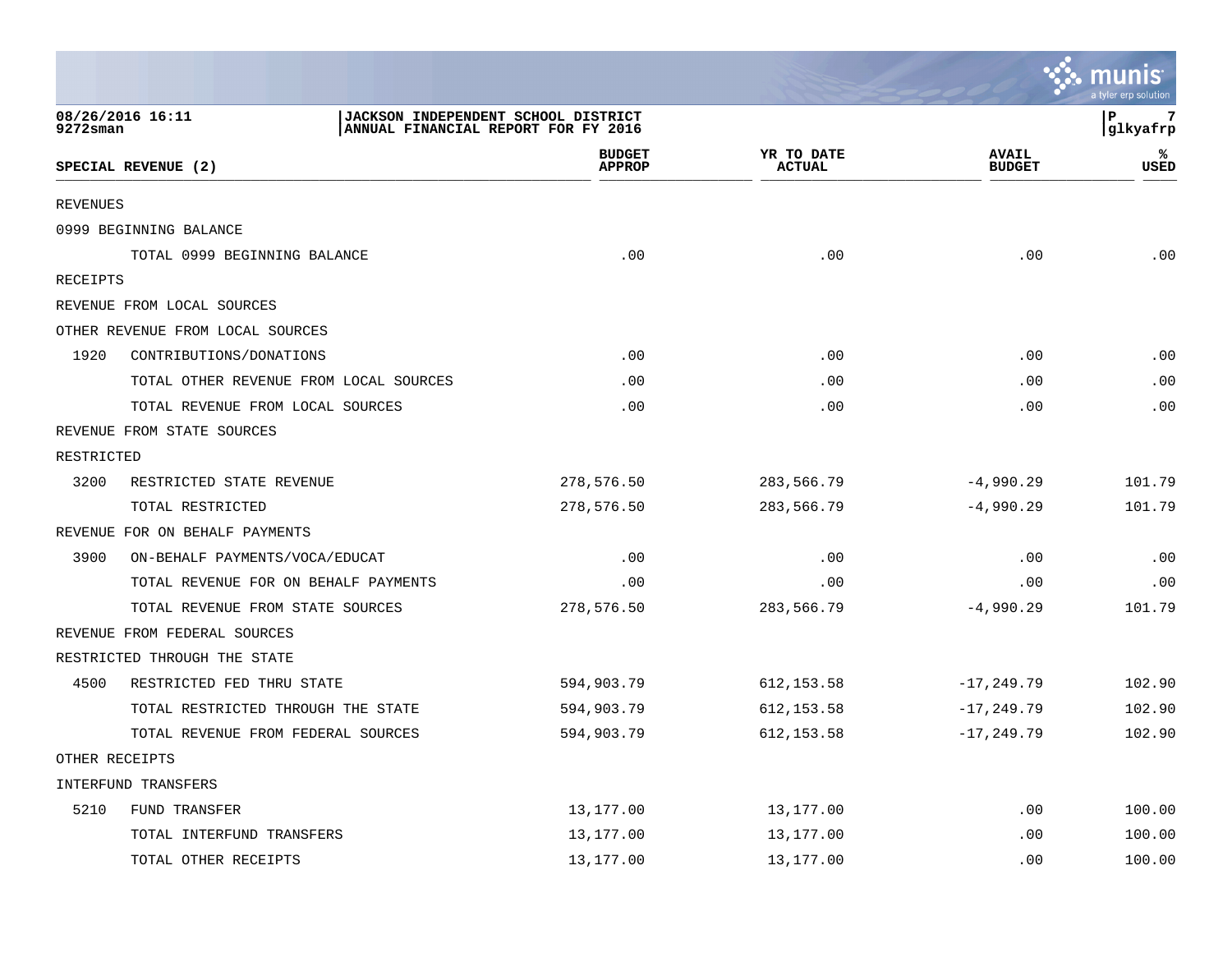|                                 |                                                                                   |                             |                               | <b>munis</b><br>a tyler erp solution |
|---------------------------------|-----------------------------------------------------------------------------------|-----------------------------|-------------------------------|--------------------------------------|
| 08/26/2016 16:11<br>$9272$ sman | <b>JACKSON INDEPENDENT SCHOOL DISTRICT</b><br>ANNUAL FINANCIAL REPORT FOR FY 2016 |                             |                               | ΙP<br>8<br> glkyafrp                 |
| SPECIAL REVENUE (2)             | <b>BUDGET</b><br><b>APPROP</b>                                                    | YR TO DATE<br><b>ACTUAL</b> | <b>AVAIL</b><br><b>BUDGET</b> | ℁<br>USED                            |
| TOTAL RECEIPTS                  | 886,657.29                                                                        | 908,897.37                  | $-22, 240.08$                 | 102.51                               |
| TOTAL REVENUES                  | 886,657.29                                                                        | 908,897.37                  | $-22, 240.08$                 | 102.51                               |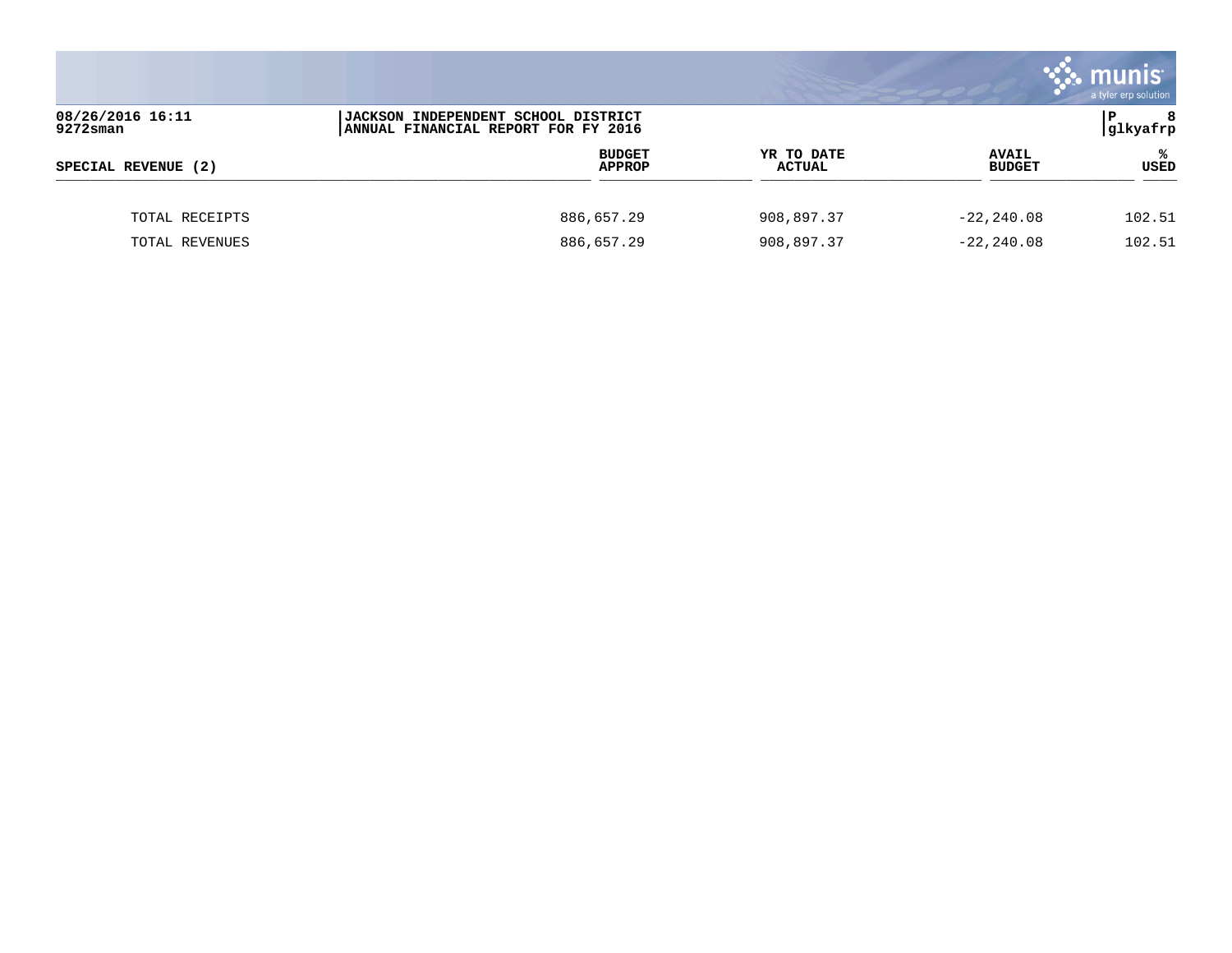

| 08/26/2016 16:11<br><b>JACKSON INDEPENDENT SCHOOL DISTRICT</b><br>ANNUAL FINANCIAL REPORT FOR FY 2016<br>$9272$ sman                                                                                                                                |                                                                                                         |                                                                                                |                                                                                                  | 9<br>l P<br> glkyafrp                                                 |
|-----------------------------------------------------------------------------------------------------------------------------------------------------------------------------------------------------------------------------------------------------|---------------------------------------------------------------------------------------------------------|------------------------------------------------------------------------------------------------|--------------------------------------------------------------------------------------------------|-----------------------------------------------------------------------|
| SPECIAL REVENUE (2)                                                                                                                                                                                                                                 | <b>BUDGET</b><br><b>APPROP</b>                                                                          | YR TO DATE<br><b>ACTUAL</b>                                                                    | <b>AVAIL</b><br><b>BUDGET</b>                                                                    | %ะ<br><b>USED</b>                                                     |
| EXPENDITURES                                                                                                                                                                                                                                        |                                                                                                         |                                                                                                |                                                                                                  |                                                                       |
| 1000 INSTRUCTION                                                                                                                                                                                                                                    |                                                                                                         |                                                                                                |                                                                                                  |                                                                       |
| 0100<br>SALARIES PERSONNEL SERVICES<br>0200<br>EMPLOYEE BENEFITS<br>0280<br>ON-BEHALF<br>0300<br>PURCHASED PROF AND TECH SERV<br>0500<br>OTHER PURCHASED SERVICES<br>0600<br>SUPPLIES<br>0700<br>PROPERTY<br>0800<br>DEBT SERVICE AND MISCELLANEOUS | 576,046.82<br>155,064.50<br>$\,$ .00 $\,$<br>17,812.00<br>8,105.00<br>60,398.97<br>8,485.00<br>2,085.00 | 608,420.14<br>153,687.81<br>.00<br>2,417.00<br>3, 253.13<br>67,297.86<br>13,391.22<br>1,990.28 | $-32, 373.32$<br>1,376.69<br>.00<br>15,395.00<br>4,851.87<br>$-6,898.89$<br>$-4,906.22$<br>94.72 | 105.62<br>99.11<br>.00<br>13.57<br>40.14<br>111.42<br>157.82<br>95.46 |
| TOTAL 1000 INSTRUCTION                                                                                                                                                                                                                              | 827,997.29                                                                                              | 850,457.44                                                                                     | $-22,460.15$                                                                                     | 102.71                                                                |
| 2100 STUDENT SUPPORT SERVICES                                                                                                                                                                                                                       |                                                                                                         |                                                                                                |                                                                                                  |                                                                       |
| 0100<br>SALARIES PERSONNEL SERVICES<br>0200<br>EMPLOYEE BENEFITS<br>0300<br>PURCHASED PROF AND TECH SERV                                                                                                                                            | .00<br>$.00 \,$<br>2,055.00                                                                             | .00<br>.00<br>1,395.00                                                                         | .00<br>.00<br>660.00                                                                             | .00<br>.00<br>67.88                                                   |
| TOTAL 2100 STUDENT SUPPORT SERVICES                                                                                                                                                                                                                 | 2,055.00                                                                                                | 1,395.00                                                                                       | 660.00                                                                                           | 67.88                                                                 |
| 2200 INSTRUCTIONAL STAFF SUPP SERV                                                                                                                                                                                                                  |                                                                                                         |                                                                                                |                                                                                                  |                                                                       |
| SALARIES PERSONNEL SERVICES<br>0100<br>0200<br>EMPLOYEE BENEFITS<br>0300<br>PURCHASED PROF AND TECH SERV<br>0500<br>OTHER PURCHASED SERVICES<br>0600<br>SUPPLIES<br>0700<br>PROPERTY                                                                | .00<br>.00<br>5,003.00<br>190.00<br>.00<br>.00                                                          | .00<br>.00<br>5,002.90<br>189.10<br>.00<br>.00                                                 | .00<br>.00<br>.10<br>.90<br>.00<br>.00                                                           | .00<br>.00<br>100.00<br>99.53<br>.00<br>.00                           |
| INSTRUCTIONAL STAFF SUPP SERV<br>TOTAL 2200                                                                                                                                                                                                         | 5,193.00                                                                                                | 5,192.00                                                                                       | 1.00                                                                                             | 99.98                                                                 |
| 2400 SCHOOL ADMIN SUPPORT                                                                                                                                                                                                                           |                                                                                                         |                                                                                                |                                                                                                  |                                                                       |
| 0100<br>SALARIES PERSONNEL SERVICES<br>0200<br>EMPLOYEE BENEFITS<br>0400<br>PURCHASED PROPERTY SERVICES<br>0600<br><b>SUPPLIES</b><br>0800<br>DEBT SERVICE AND MISCELLANEOUS                                                                        | .00<br>.00<br>.00<br>.00<br>.00                                                                         | .00<br>.00<br>.00<br>.00<br>.00                                                                | .00<br>.00<br>.00<br>.00<br>.00                                                                  | .00<br>.00<br>.00<br>.00<br>.00                                       |
| TOTAL 2400 SCHOOL ADMIN SUPPORT                                                                                                                                                                                                                     | .00                                                                                                     | .00                                                                                            | .00                                                                                              | .00                                                                   |
| 2700 STUDENT TRANSPORTATION                                                                                                                                                                                                                         |                                                                                                         |                                                                                                |                                                                                                  |                                                                       |
| 0100<br>SALARIES PERSONNEL SERVICES<br>0200<br>EMPLOYEE BENEFITS<br>OTHER PURCHASED SERVICES<br>0500<br>0600<br>SUPPLIES                                                                                                                            | 7,842.00<br>2,022.00<br>.00<br>3,565.00                                                                 | 7,101.82<br>1,638.11<br>.00<br>5,130.00                                                        | 740.18<br>383.89<br>.00<br>$-1,565.00$                                                           | 90.56<br>81.01<br>.00<br>143.90                                       |
| TOTAL 2700 STUDENT TRANSPORTATION                                                                                                                                                                                                                   | 13,429.00                                                                                               | 13,869.93                                                                                      | $-440.93$                                                                                        | 103.28                                                                |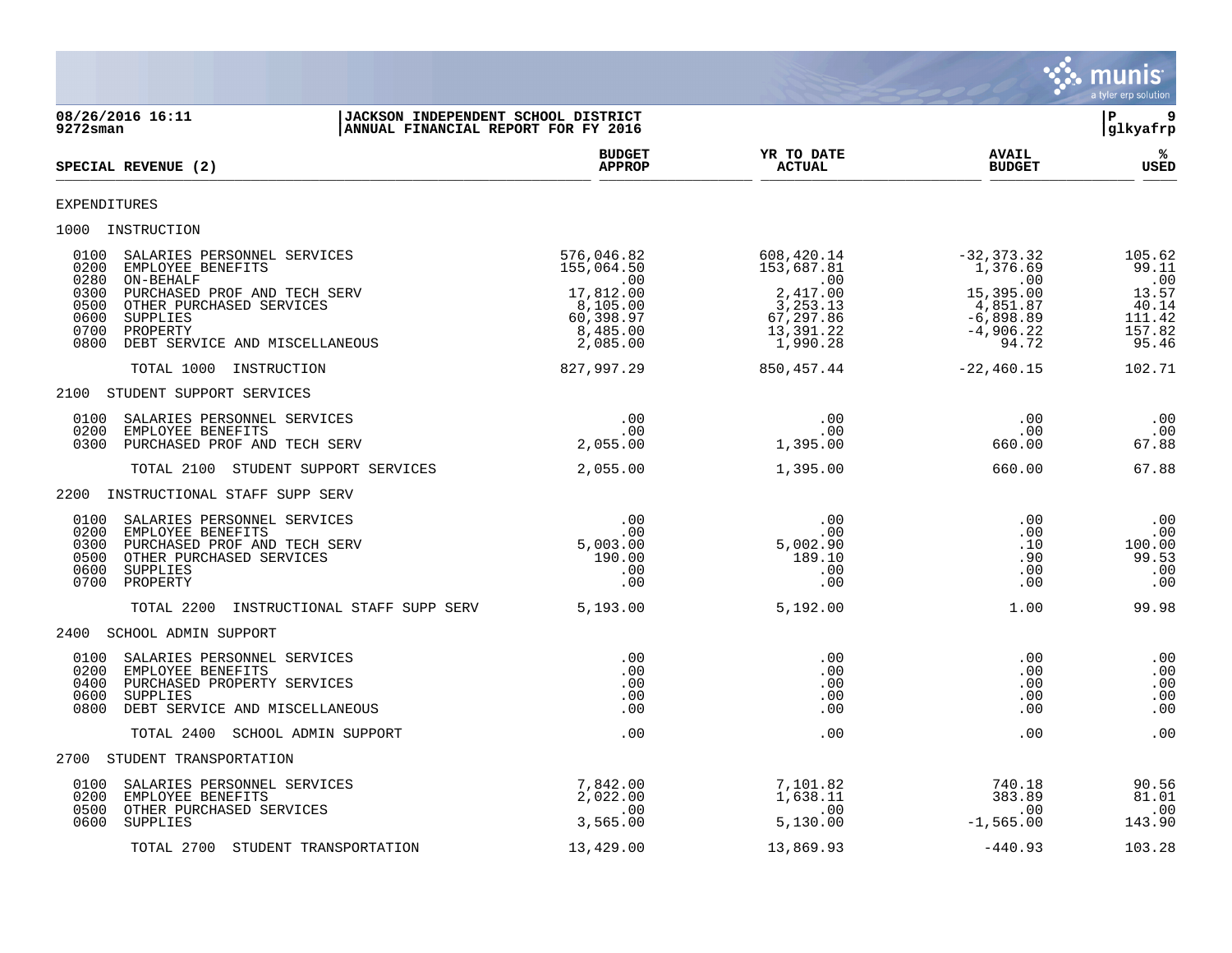

| 08/26/2016 16:11<br>9272sman                                                                                                                                                                                      | JACKSON INDEPENDENT SCHOOL DISTRICT<br>ANNUAL FINANCIAL REPORT FOR FY 2016 |                                                           |                                            |                                                  |
|-------------------------------------------------------------------------------------------------------------------------------------------------------------------------------------------------------------------|----------------------------------------------------------------------------|-----------------------------------------------------------|--------------------------------------------|--------------------------------------------------|
| SPECIAL REVENUE (2)                                                                                                                                                                                               | <b>BUDGET</b><br><b>APPROP</b>                                             | YR TO DATE<br><b>ACTUAL</b>                               | <b>AVAIL</b><br><b>BUDGET</b>              | ℁<br>USED                                        |
| 3300<br>COMMUNITY SERVICES                                                                                                                                                                                        |                                                                            |                                                           |                                            |                                                  |
| 0100<br>SALARIES PERSONNEL SERVICES<br>0200<br>EMPLOYEE BENEFITS<br>0300<br>PURCHASED PROF AND TECH SERV<br>0500<br>OTHER PURCHASED SERVICES<br>0600<br><b>SUPPLIES</b><br>0800<br>DEBT SERVICE AND MISCELLANEOUS | 26,731.00<br>6,904.00<br>.00<br>700.00<br>3,648.00<br>.00                  | 26,730.98<br>6,903.16<br>.00<br>699.01<br>3,649.85<br>.00 | .02<br>.84<br>.00<br>.99<br>$-1.85$<br>.00 | 100.00<br>99.99<br>.00<br>99.86<br>100.05<br>.00 |
| TOTAL 3300<br>COMMUNITY SERVICES                                                                                                                                                                                  | 37,983.00                                                                  | 37,983.00                                                 | .00                                        | 100.00                                           |
| TOTAL EXPENDITURES                                                                                                                                                                                                | 886,657.29                                                                 | 908,897.37                                                | $-22, 240.08$                              | 102.51                                           |
| TOTAL FOR SPECIAL REVENUE (2)                                                                                                                                                                                     | .00                                                                        | .00                                                       | .00                                        | .00                                              |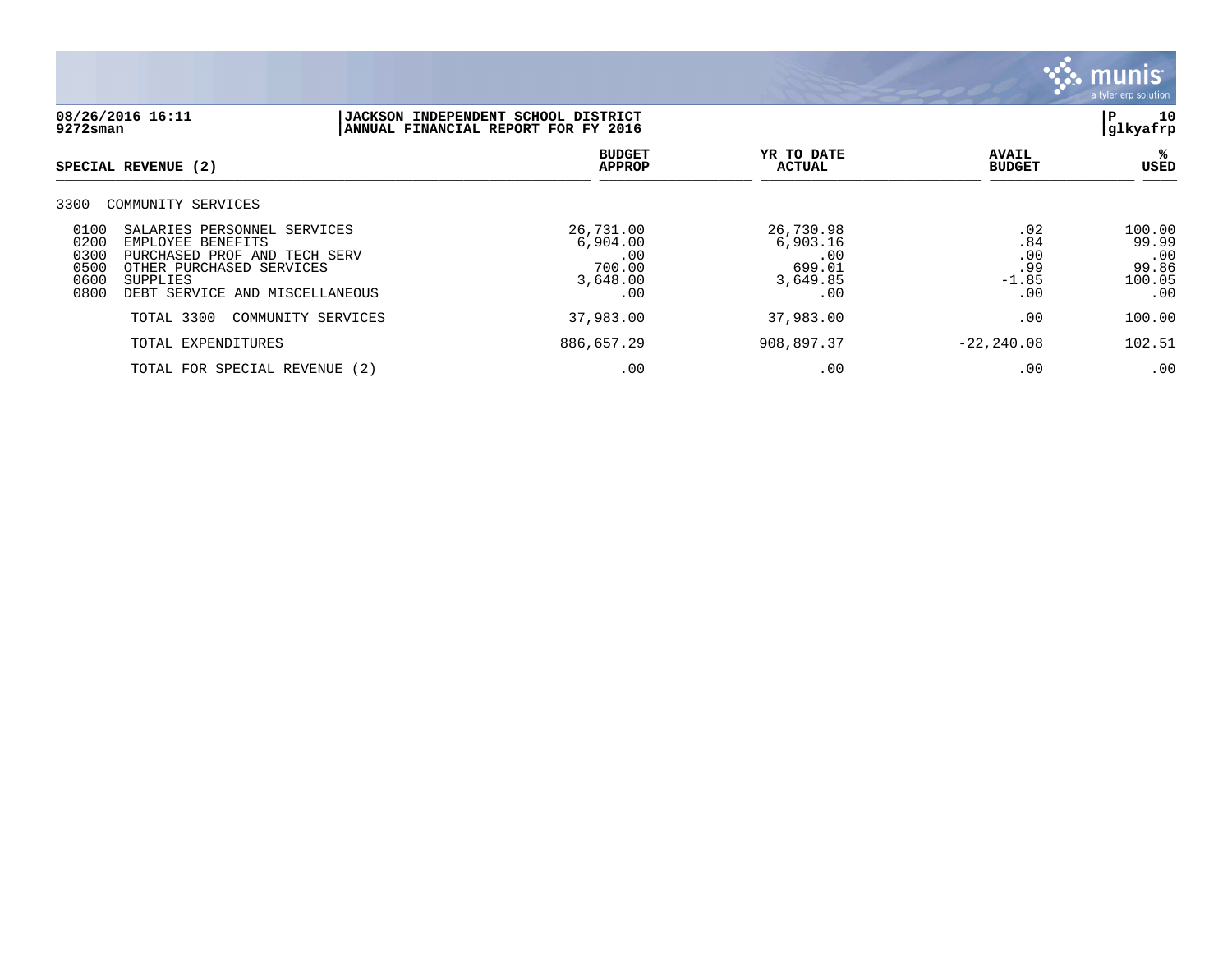|                                                                                                                              |                                  |                                |                             |                               | munis<br>a tyler erp solution |
|------------------------------------------------------------------------------------------------------------------------------|----------------------------------|--------------------------------|-----------------------------|-------------------------------|-------------------------------|
| 08/26/2016 16:11<br>JACKSON INDEPENDENT SCHOOL DISTRICT<br>P<br>glkyafrp <br>9272sman<br>ANNUAL FINANCIAL REPORT FOR FY 2016 |                                  |                                |                             |                               |                               |
|                                                                                                                              | CAPITAL OUTLAY FUND (310)        | <b>BUDGET</b><br><b>APPROP</b> | YR TO DATE<br><b>ACTUAL</b> | <b>AVAIL</b><br><b>BUDGET</b> | %<br><b>USED</b>              |
| <b>REVENUES</b>                                                                                                              |                                  |                                |                             |                               |                               |
|                                                                                                                              | 0999 BEGINNING BALANCE           |                                |                             |                               |                               |
|                                                                                                                              | TOTAL 0999 BEGINNING BALANCE     | .00                            | .00                         | .00                           | .00                           |
| RECEIPTS                                                                                                                     |                                  |                                |                             |                               |                               |
|                                                                                                                              | REVENUE FROM STATE SOURCES       |                                |                             |                               |                               |
| RESTRICTED                                                                                                                   |                                  |                                |                             |                               |                               |
| 3200                                                                                                                         | RESTRICTED STATE REVENUE         | 34,068.00                      | 34,068.00                   | .00                           | 100.00                        |
|                                                                                                                              | TOTAL RESTRICTED                 | 34,068.00                      | 34,068.00                   | .00                           | 100.00                        |
|                                                                                                                              | TOTAL REVENUE FROM STATE SOURCES | 34,068.00                      | 34,068.00                   | .00                           | 100.00                        |
| OTHER RECEIPTS                                                                                                               |                                  |                                |                             |                               |                               |
| <b>BOND ISSUANCE</b>                                                                                                         |                                  |                                |                             |                               |                               |
| 5110                                                                                                                         | BOND PRINCIPAL PROCEEDS          | .00                            | .00                         | .00                           | .00                           |
|                                                                                                                              | TOTAL BOND ISSUANCE              | .00                            | .00                         | .00                           | .00                           |
|                                                                                                                              | INTERFUND TRANSFERS              |                                |                             |                               |                               |
| 5210                                                                                                                         | FUND TRANSFER                    | .00                            | .00                         | .00                           | .00                           |
|                                                                                                                              | TOTAL INTERFUND TRANSFERS        | .00                            | .00                         | .00                           | .00                           |
|                                                                                                                              | TOTAL OTHER RECEIPTS             | .00                            | .00                         | .00                           | .00                           |
|                                                                                                                              | TOTAL RECEIPTS                   | 34,068.00                      | 34,068.00                   | .00                           | 100.00                        |
|                                                                                                                              | TOTAL REVENUES                   | 34,068.00                      | 34,068.00                   | .00                           | 100.00                        |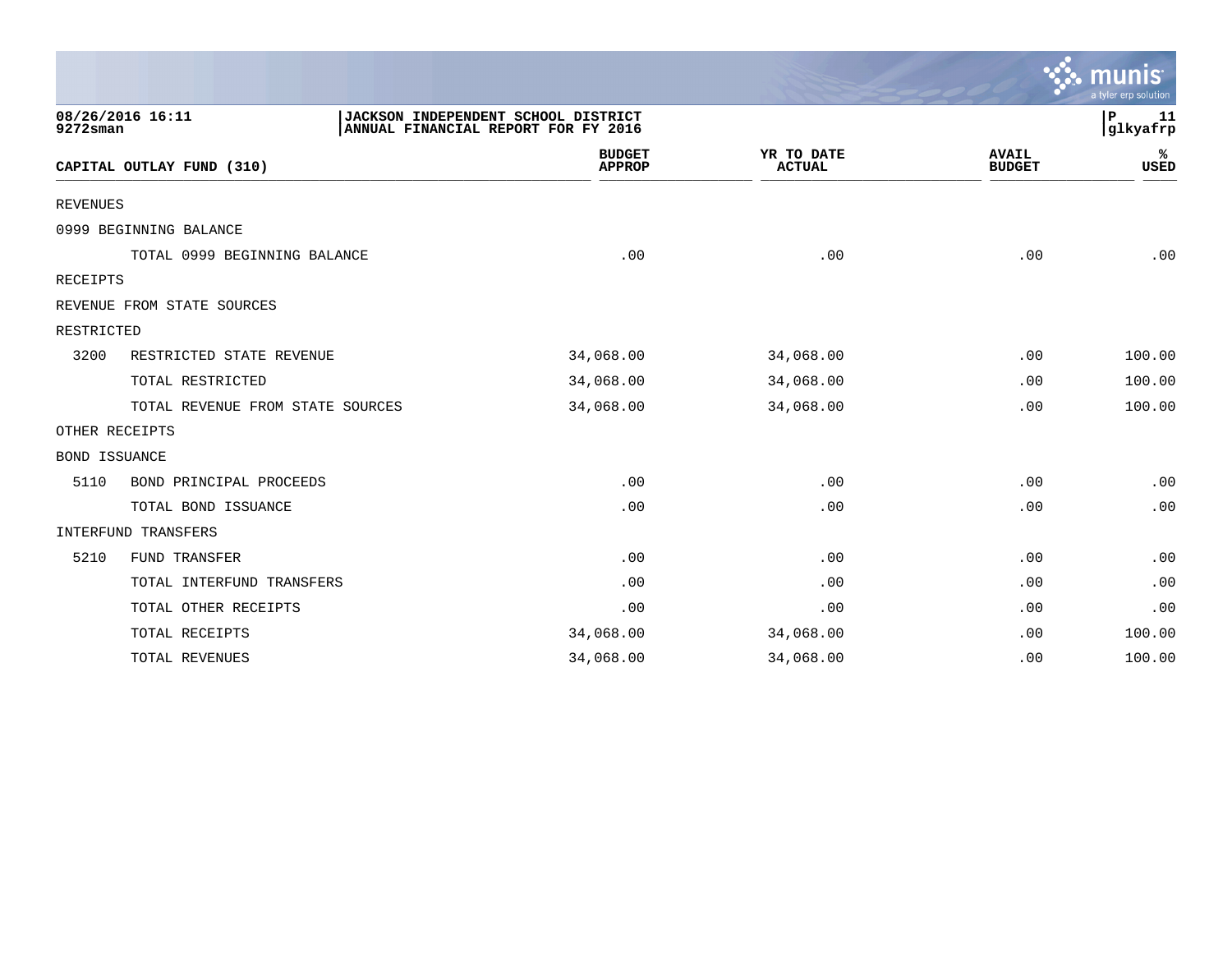

| 08/26/2016 16:11<br><b>JACKSON INDEPENDENT SCHOOL DISTRICT</b><br>9272sman<br>ANNUAL FINANCIAL REPORT FOR FY 2016 |                                                                                           |                                |                                |                             | 12<br>${\bf P}$<br>glkyafrp   |                   |
|-------------------------------------------------------------------------------------------------------------------|-------------------------------------------------------------------------------------------|--------------------------------|--------------------------------|-----------------------------|-------------------------------|-------------------|
|                                                                                                                   | CAPITAL OUTLAY FUND (310)                                                                 |                                | <b>BUDGET</b><br><b>APPROP</b> | YR TO DATE<br><b>ACTUAL</b> | <b>AVAIL</b><br><b>BUDGET</b> | %ะ<br>USED        |
| <b>EXPENDITURES</b>                                                                                               |                                                                                           |                                |                                |                             |                               |                   |
| 2600                                                                                                              | PLANT OPERATIONS & MAINTENANCE                                                            |                                |                                |                             |                               |                   |
| 0500                                                                                                              | OTHER PURCHASED SERVICES                                                                  |                                | 5,400.00                       | 5,399.79                    | .21                           | 100.00            |
|                                                                                                                   | TOTAL 2600                                                                                | PLANT OPERATIONS & MAINTENANCE | 5,400.00                       | 5,399.79                    | .21                           | 100.00            |
| 5100                                                                                                              | DEBT SERVICE                                                                              |                                |                                |                             |                               |                   |
| 0400<br>0500<br>0800                                                                                              | PURCHASED PROPERTY SERVICES<br>OTHER PURCHASED SERVICES<br>DEBT SERVICE AND MISCELLANEOUS |                                | .00<br>.00<br>.00              | .00<br>.00<br>.00           | .00<br>.00<br>.00             | .00<br>.00<br>.00 |
|                                                                                                                   | TOTAL 5100<br>DEBT SERVICE                                                                |                                | .00                            | .00                         | .00                           | .00               |
| 5200                                                                                                              | FUND TRANSFERS                                                                            |                                |                                |                             |                               |                   |
| 0900                                                                                                              | OTHER ITEMS                                                                               |                                | 28,668.00                      | 28,668.21                   | $-.21$                        | 100.00            |
|                                                                                                                   | TOTAL 5200<br>FUND TRANSFERS                                                              |                                | 28,668.00                      | 28,668.21                   | $-.21$                        | 100.00            |
|                                                                                                                   | TOTAL EXPENDITURES                                                                        |                                | 34,068.00                      | 34,068.00                   | .00                           | 100.00            |
|                                                                                                                   | TOTAL FOR CAPITAL OUTLAY FUND (310)                                                       |                                | .00                            | .00                         | .00                           | .00               |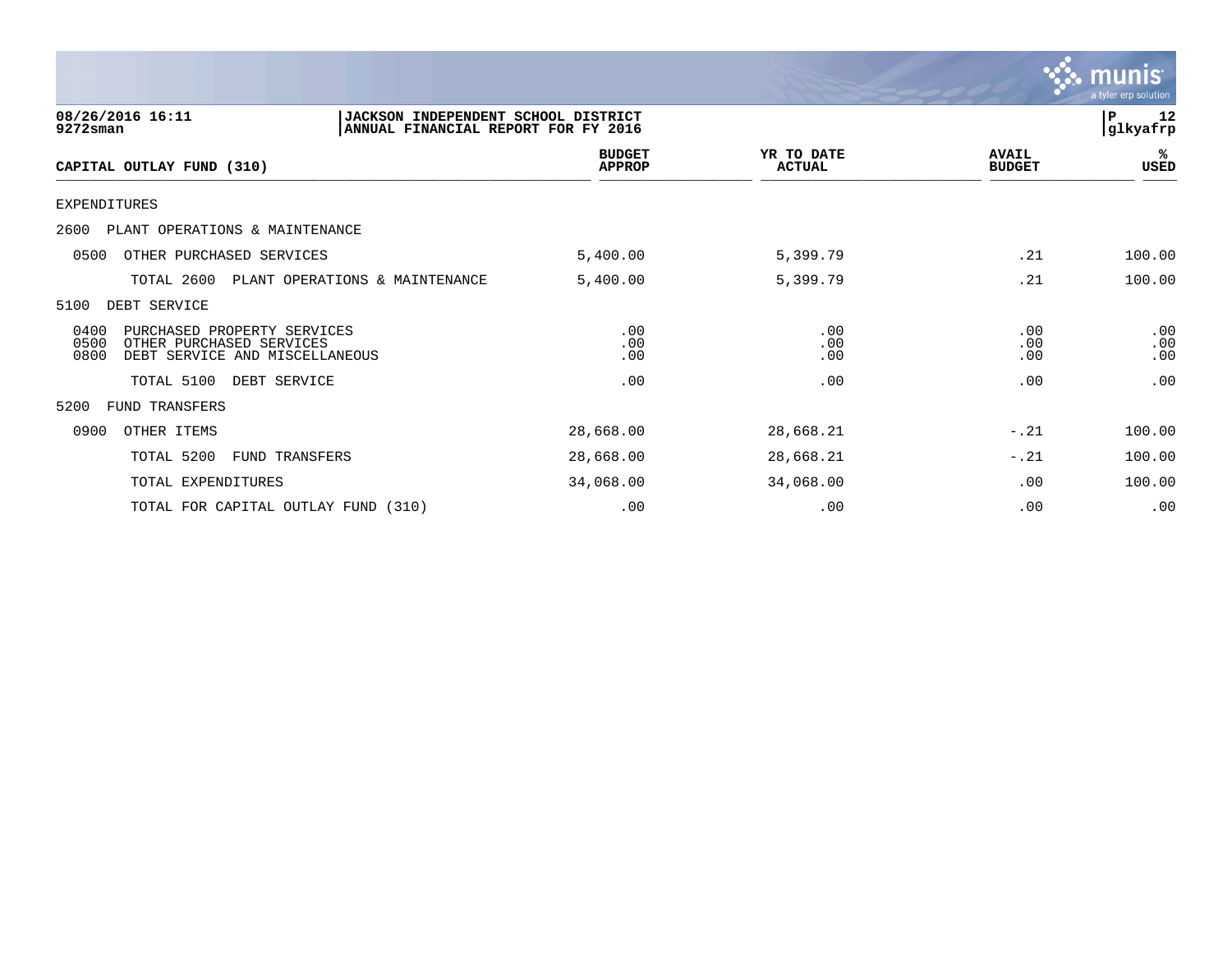|                 |                                        |                                                                            |                                |                             |                               | <b>oo</b> mums<br>a tyler erp solution |
|-----------------|----------------------------------------|----------------------------------------------------------------------------|--------------------------------|-----------------------------|-------------------------------|----------------------------------------|
| $9272$ sman     | 08/26/2016 16:11                       | JACKSON INDEPENDENT SCHOOL DISTRICT<br>ANNUAL FINANCIAL REPORT FOR FY 2016 |                                |                             |                               | P<br>13<br> glkyafrp                   |
|                 | BUILDING FUND (5 CENT LEVY) (320)      |                                                                            | <b>BUDGET</b><br><b>APPROP</b> | YR TO DATE<br><b>ACTUAL</b> | <b>AVAIL</b><br><b>BUDGET</b> | ℁<br>USED                              |
| <b>REVENUES</b> |                                        |                                                                            |                                |                             |                               |                                        |
|                 | 0999 BEGINNING BALANCE                 |                                                                            |                                |                             |                               |                                        |
|                 | TOTAL 0999 BEGINNING BALANCE           |                                                                            | .00                            | .00                         | .00                           | .00                                    |
| RECEIPTS        |                                        |                                                                            |                                |                             |                               |                                        |
|                 | REVENUE FROM LOCAL SOURCES             |                                                                            |                                |                             |                               |                                        |
|                 | AD VALOREM TAXES                       |                                                                            |                                |                             |                               |                                        |
| 1111            | GENERAL PROPERTY TAX                   | 21,771.00                                                                  |                                | 21,771.00                   | .00                           | 100.00                                 |
|                 | TOTAL AD VALOREM TAXES                 | 21,771.00                                                                  |                                | 21,771.00                   | .00                           | 100.00                                 |
|                 | SALES & USE TAXES                      |                                                                            |                                |                             |                               |                                        |
| 1121            | UTILITIES TAX                          |                                                                            | .00                            | .00                         | .00                           | .00                                    |
|                 | TOTAL SALES & USE TAXES                |                                                                            | .00                            | .00                         | .00                           | .00                                    |
|                 | EARNINGS ON INVESTMENTS                |                                                                            |                                |                             |                               |                                        |
| 1510            | INTEREST INCOME                        |                                                                            | .00                            | .00                         | .00                           | .00                                    |
|                 | TOTAL EARNINGS ON INVESTMENTS          |                                                                            | .00                            | .00                         | .00                           | .00                                    |
|                 | OTHER REVENUE FROM LOCAL SOURCES       |                                                                            |                                |                             |                               |                                        |
| 1999            | Other Misc revenue                     |                                                                            | .00                            | .00                         | .00                           | .00                                    |
|                 | TOTAL OTHER REVENUE FROM LOCAL SOURCES |                                                                            | .00                            | .00                         | .00                           | .00                                    |
|                 | TOTAL REVENUE FROM LOCAL SOURCES       | 21,771.00                                                                  |                                | 21,771.00                   | .00                           | 100.00                                 |
|                 | REVENUE FROM STATE SOURCES             |                                                                            |                                |                             |                               |                                        |
| RESTRICTED      |                                        |                                                                            |                                |                             |                               |                                        |
| 3200            | RESTRICTED STATE REVENUE               | 105,727.00                                                                 |                                | 105,727.00                  | .00                           | 100.00                                 |
|                 | TOTAL RESTRICTED                       | 105,727.00                                                                 |                                | 105,727.00                  | .00                           | 100.00                                 |
|                 | REVENUE FOR ON BEHALF PAYMENTS         |                                                                            |                                |                             |                               |                                        |
| 3900            | ON-BEHALF PAYMENTS/VOCA/EDUCAT         |                                                                            | .00                            | .00                         | .00                           | .00                                    |
|                 | TOTAL REVENUE FOR ON BEHALF PAYMENTS   |                                                                            | .00                            | .00                         | .00                           | .00                                    |
|                 | TOTAL REVENUE FROM STATE SOURCES       | 105,727.00                                                                 |                                | 105,727.00                  | .00                           | 100.00                                 |

 $\ddot{\cdot}$  munic

OTHER RECEIPTS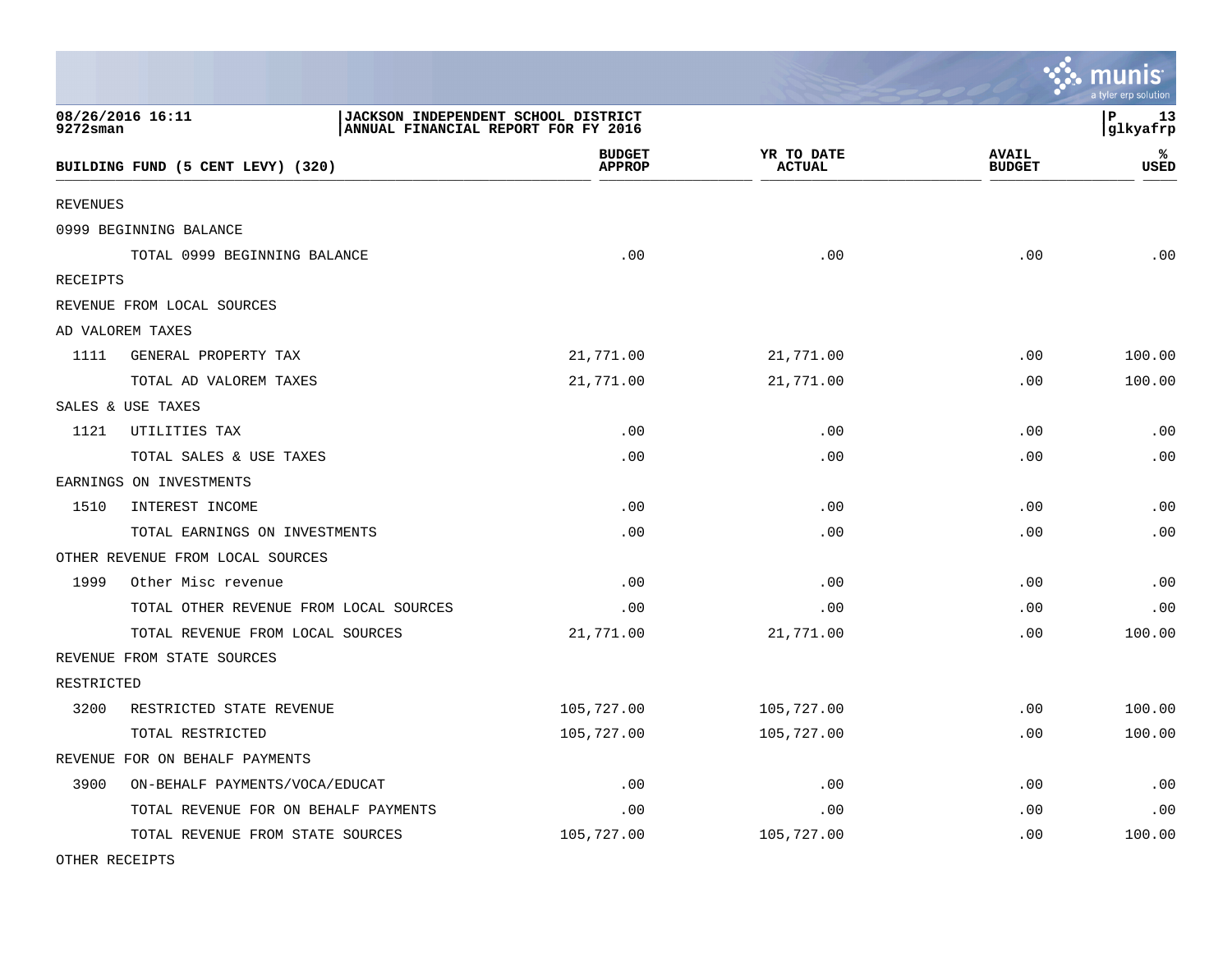

| $9272$ sman   | 08/26/2016 16:11                  | <b>JACKSON INDEPENDENT SCHOOL DISTRICT</b><br>ANNUAL FINANCIAL REPORT FOR FY 2016 |                             |                               | 14<br>P<br> glkyafrp |
|---------------|-----------------------------------|-----------------------------------------------------------------------------------|-----------------------------|-------------------------------|----------------------|
|               | BUILDING FUND (5 CENT LEVY) (320) | <b>BUDGET</b><br><b>APPROP</b>                                                    | YR TO DATE<br><b>ACTUAL</b> | <b>AVAIL</b><br><b>BUDGET</b> | %ะ<br>USED           |
| BOND ISSUANCE |                                   |                                                                                   |                             |                               |                      |
| 5110          | BOND PRINCIPAL PROCEEDS           | .00                                                                               | .00                         | .00                           | .00                  |
|               | TOTAL BOND ISSUANCE               | .00                                                                               | .00                         | .00                           | .00                  |
|               | INTERFUND TRANSFERS               |                                                                                   |                             |                               |                      |
| 5210          | FUND TRANSFER                     | .00                                                                               | .00                         | .00                           | .00                  |
|               | TOTAL INTERFUND TRANSFERS         | .00                                                                               | .00                         | .00                           | .00                  |
|               | TOTAL OTHER RECEIPTS              | .00                                                                               | .00                         | .00                           | .00                  |
|               | TOTAL RECEIPTS                    | 127,498.00                                                                        | 127,498.00                  | .00                           | 100.00               |
|               | TOTAL REVENUES                    | 127,498.00                                                                        | 127,498.00                  | .00                           | 100.00               |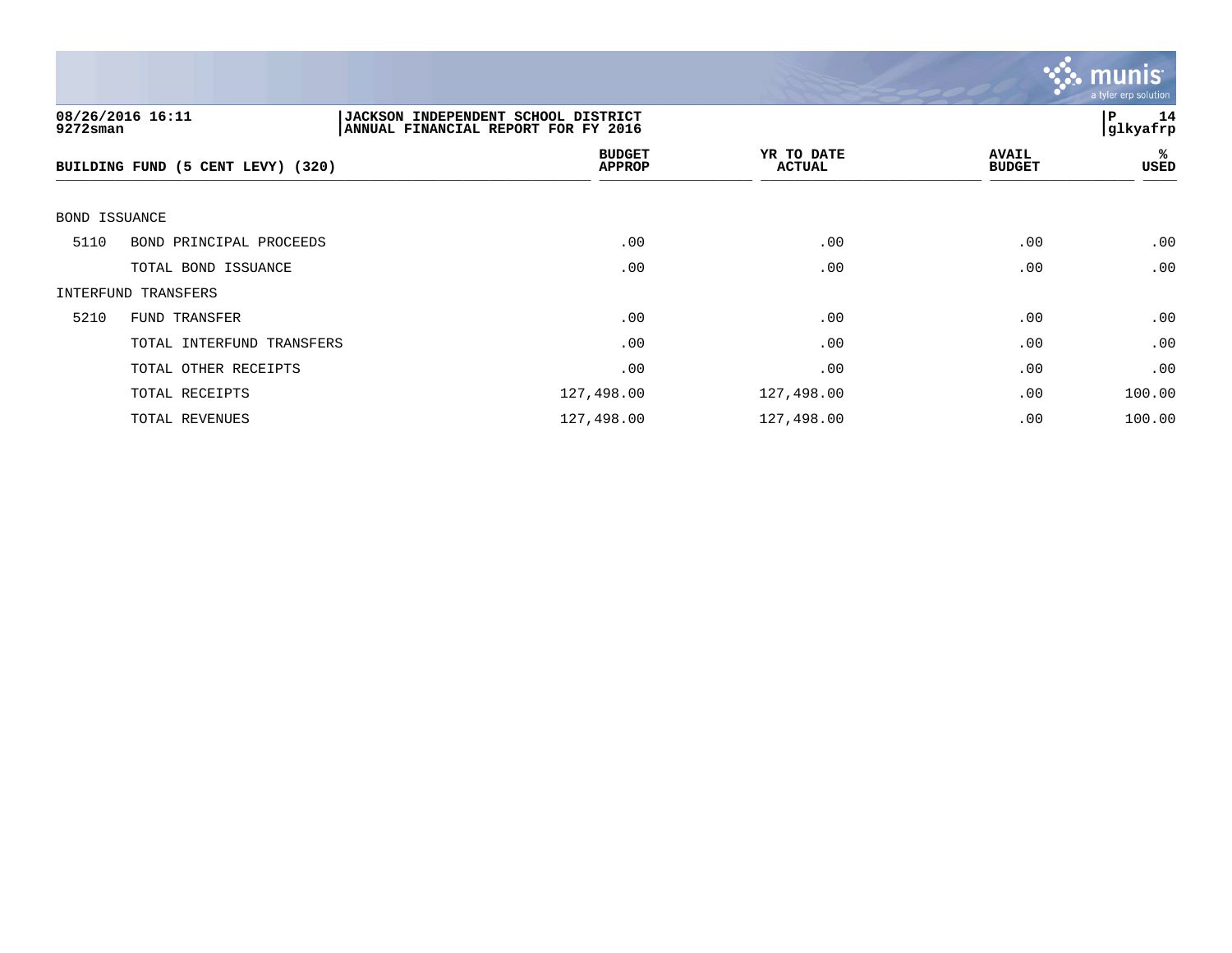

| 08/26/2016 16:11<br>9272sman                                                      | JACKSON INDEPENDENT SCHOOL DISTRICT<br>ANNUAL FINANCIAL REPORT FOR FY 2016 |                             |                               | 15<br>P<br> glkyafrp |
|-----------------------------------------------------------------------------------|----------------------------------------------------------------------------|-----------------------------|-------------------------------|----------------------|
| BUILDING FUND (5 CENT LEVY) (320)                                                 | <b>BUDGET</b><br><b>APPROP</b>                                             | YR TO DATE<br><b>ACTUAL</b> | <b>AVAIL</b><br><b>BUDGET</b> | %ะ<br>USED           |
| EXPENDITURES                                                                      |                                                                            |                             |                               |                      |
| 4700<br>BUILDING IMPROVEMENTS                                                     |                                                                            |                             |                               |                      |
| PURCHASED PROPERTY SERVICES<br>0400                                               | .00                                                                        | .00                         | .00                           | .00                  |
| TOTAL 4700<br>BUILDING IMPROVEMENTS                                               | .00                                                                        | .00                         | .00                           | .00                  |
| 5100<br>DEBT SERVICE                                                              |                                                                            |                             |                               |                      |
| 0700<br>PROPERTY<br>0800<br>DEBT SERVICE AND MISCELLANEOUS<br>0900<br>OTHER ITEMS | 20,839.00<br>.00<br>.00                                                    | 20,839.00<br>.00<br>.00     | .00<br>.00<br>.00             | 100.00<br>.00<br>.00 |
| TOTAL 5100<br>DEBT SERVICE                                                        | 20,839.00                                                                  | 20,839.00                   | .00                           | 100.00               |
| 5200<br>FUND TRANSFERS                                                            |                                                                            |                             |                               |                      |
| 0900<br>OTHER ITEMS                                                               | 106,659.00                                                                 | 106,659.00                  | .00                           | 100.00               |
| TOTAL 5200<br>FUND TRANSFERS                                                      | 106,659.00                                                                 | 106,659.00                  | .00                           | 100.00               |
| TOTAL EXPENDITURES                                                                | 127,498.00                                                                 | 127,498.00                  | .00                           | 100.00               |
| TOTAL FOR BUILDING FUND (5 CENT LEVY) (320)                                       | .00                                                                        | .00                         | .00                           | .00                  |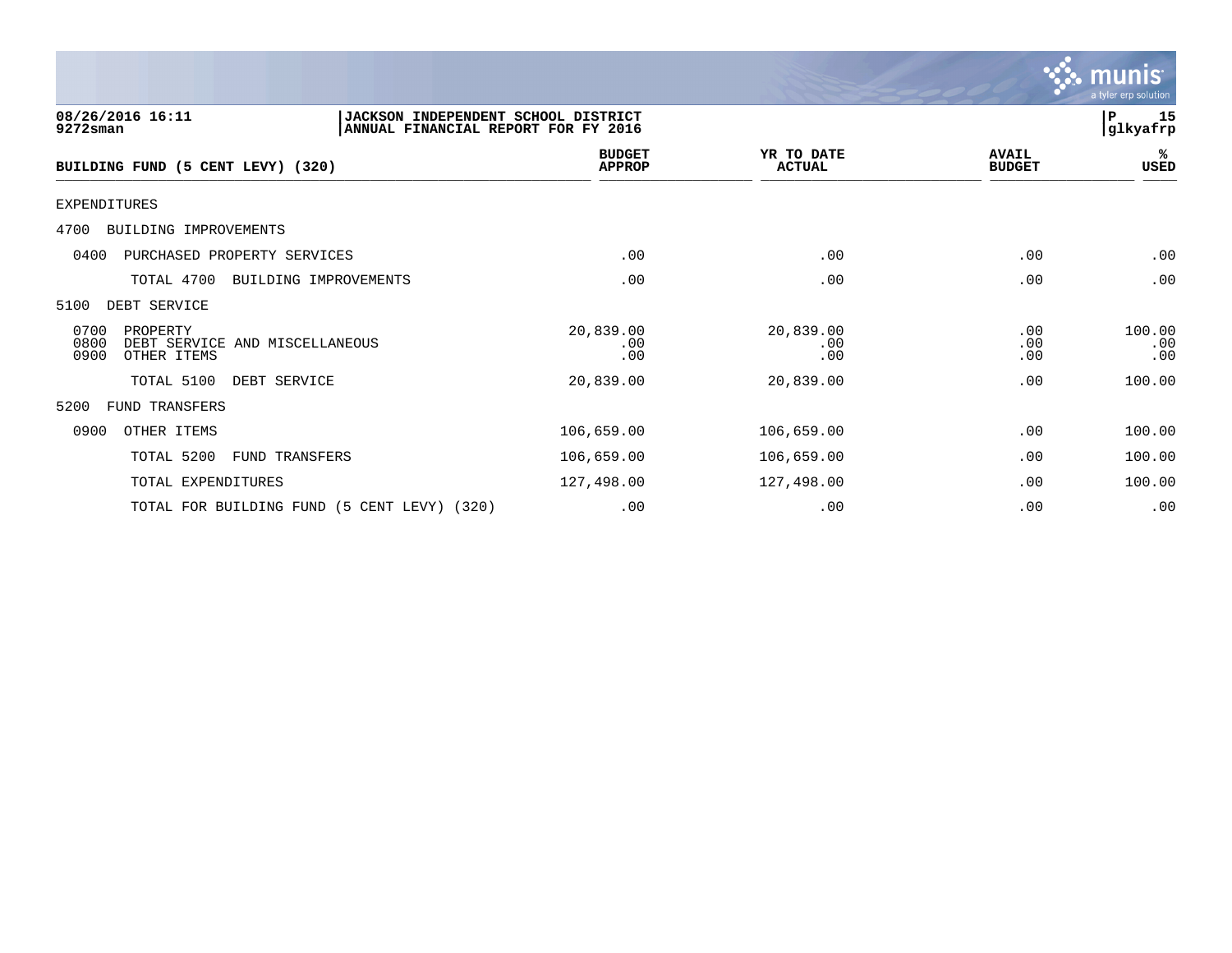|                 |                         |                                                                            |                             |                               | munis<br>a tyler erp solution |
|-----------------|-------------------------|----------------------------------------------------------------------------|-----------------------------|-------------------------------|-------------------------------|
| 9272sman        | 08/26/2016 16:11        | JACKSON INDEPENDENT SCHOOL DISTRICT<br>ANNUAL FINANCIAL REPORT FOR FY 2016 |                             |                               | 16<br> P<br>glkyafrp          |
|                 | CONSTRUCTION FUND (360) | <b>BUDGET</b><br><b>APPROP</b>                                             | YR TO DATE<br><b>ACTUAL</b> | <b>AVAIL</b><br><b>BUDGET</b> | %<br>USED                     |
| <b>REVENUES</b> |                         |                                                                            |                             |                               |                               |
| RECEIPTS        |                         |                                                                            |                             |                               |                               |
|                 | OTHER RECEIPTS          |                                                                            |                             |                               |                               |
| BOND ISSUANCE   |                         |                                                                            |                             |                               |                               |
| 5110            | BOND PRINCIPAL PROCEEDS | .00                                                                        | .00                         | .00                           | .00                           |
|                 | TOTAL BOND ISSUANCE     | .00                                                                        | .00                         | .00                           | .00                           |
|                 | TOTAL OTHER RECEIPTS    | .00                                                                        | .00                         | .00                           | .00                           |
|                 | TOTAL RECEIPTS          | .00                                                                        | .00                         | .00                           | .00                           |
|                 | TOTAL REVENUES          | .00                                                                        | .00                         | .00                           | .00                           |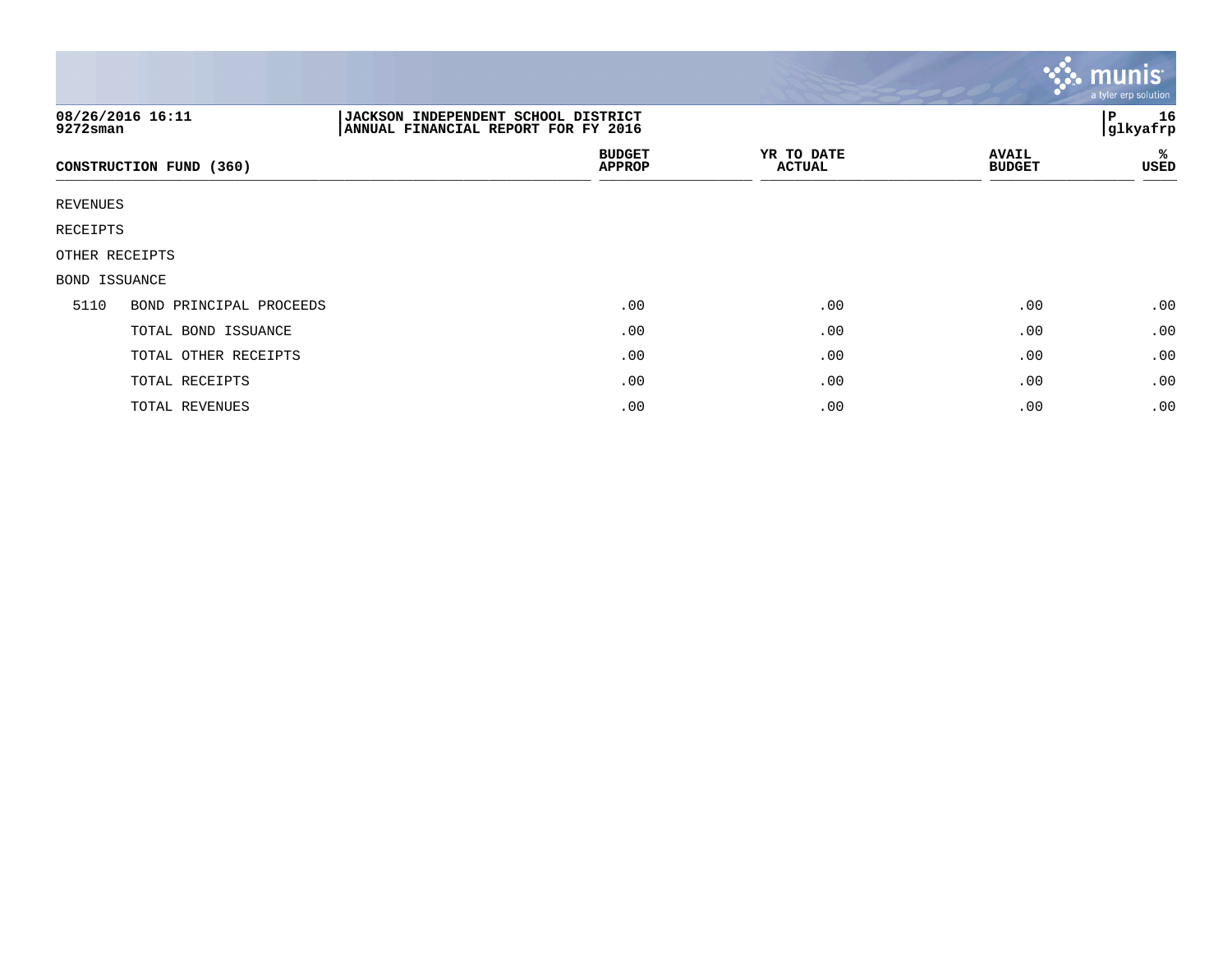

| 08/26/2016 16:11<br>9272sman                                                                                                                                                                                                          | JACKSON INDEPENDENT SCHOOL DISTRICT<br>ANNUAL FINANCIAL REPORT FOR FY 2016 |                                        |                                        |                                        | 17<br>P<br> glkyafrp                   |
|---------------------------------------------------------------------------------------------------------------------------------------------------------------------------------------------------------------------------------------|----------------------------------------------------------------------------|----------------------------------------|----------------------------------------|----------------------------------------|----------------------------------------|
| CONSTRUCTION FUND (360)                                                                                                                                                                                                               |                                                                            | <b>BUDGET</b><br><b>APPROP</b>         | YR TO DATE<br><b>ACTUAL</b>            | <b>AVAIL</b><br><b>BUDGET</b>          | ℁<br>USED                              |
| EXPENDITURES                                                                                                                                                                                                                          |                                                                            |                                        |                                        |                                        |                                        |
| 4700<br>BUILDING IMPROVEMENTS<br>0300<br>PURCHASED PROF AND TECH SERV<br>0400<br>PURCHASED PROPERTY SERVICES<br>0500<br>OTHER PURCHASED SERVICES<br>0700<br>PROPERTY<br>0800<br>DEBT SERVICE AND MISCELLANEOUS<br>0840<br>CONTINGENCY |                                                                            | .00<br>.00<br>.00<br>.00<br>.00<br>.00 | .00<br>.00<br>.00<br>.00<br>.00<br>.00 | .00<br>.00<br>.00<br>.00<br>.00<br>.00 | .00<br>.00<br>.00<br>.00<br>.00<br>.00 |
| TOTAL 4700                                                                                                                                                                                                                            | BUILDING IMPROVEMENTS                                                      | .00                                    | .00                                    | .00                                    | .00                                    |
| TOTAL EXPENDITURES                                                                                                                                                                                                                    |                                                                            | .00                                    | .00                                    | .00                                    | .00                                    |
| TOTAL FOR CONSTRUCTION FUND (360)                                                                                                                                                                                                     |                                                                            | .00                                    | .00                                    | .00                                    | .00                                    |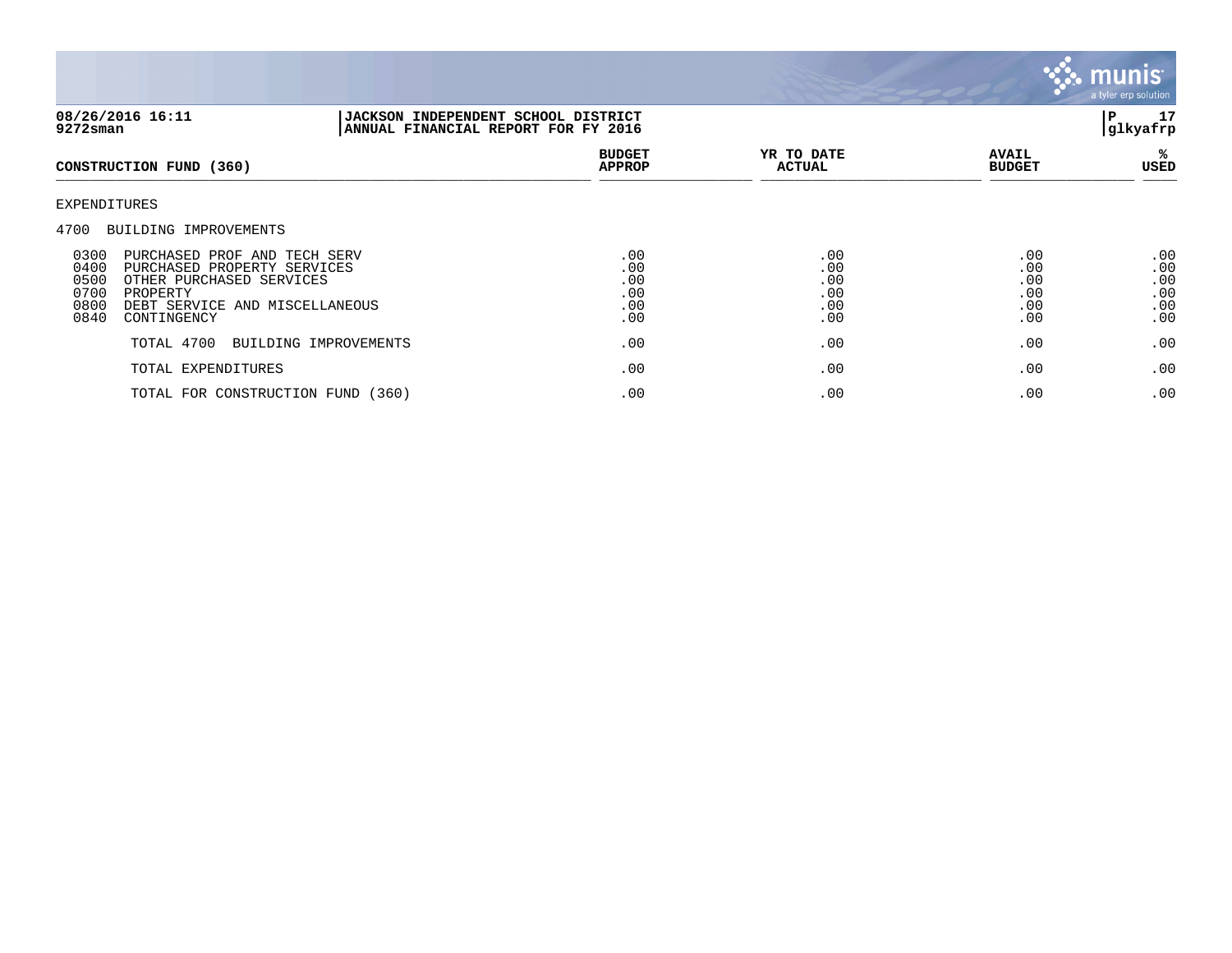|                      |                                         |                                                                            |                                |                             |                               | $\mathbf{\mathcal{C}}$ . munist<br>a tyler erp solution |
|----------------------|-----------------------------------------|----------------------------------------------------------------------------|--------------------------------|-----------------------------|-------------------------------|---------------------------------------------------------|
| $9272$ sman          | 08/26/2016 16:11                        | JACKSON INDEPENDENT SCHOOL DISTRICT<br>ANNUAL FINANCIAL REPORT FOR FY 2016 |                                |                             |                               | P<br>18<br>glkyafrp                                     |
|                      | DEBT SERVICE FUND (400)                 |                                                                            | <b>BUDGET</b><br><b>APPROP</b> | YR TO DATE<br><b>ACTUAL</b> | <b>AVAIL</b><br><b>BUDGET</b> | %<br>USED                                               |
| <b>REVENUES</b>      |                                         |                                                                            |                                |                             |                               |                                                         |
| <b>RECEIPTS</b>      |                                         |                                                                            |                                |                             |                               |                                                         |
|                      | REVENUE FROM STATE SOURCES              |                                                                            |                                |                             |                               |                                                         |
|                      | REVENUE FOR ON BEHALF PAYMENTS          |                                                                            |                                |                             |                               |                                                         |
| 3900                 | ON-BEHALF PAYMENTS/VOCA/EDUCAT          |                                                                            | .00                            | 45, 368. 24                 | $-45, 368.24$                 | .00                                                     |
|                      | TOTAL REVENUE FOR ON BEHALF PAYMENTS    |                                                                            | .00                            | 45, 368. 24                 | $-45, 368.24$                 | .00                                                     |
|                      | TOTAL REVENUE FROM STATE SOURCES        |                                                                            | .00                            | 45, 368.24                  | $-45, 368.24$                 | .00                                                     |
| OTHER RECEIPTS       |                                         |                                                                            |                                |                             |                               |                                                         |
| <b>BOND ISSUANCE</b> |                                         |                                                                            |                                |                             |                               |                                                         |
| 5110<br>5120         | BOND PRINCIPAL PROCEEDS<br>BOND PREMIUM |                                                                            | .00<br>.00                     | .00<br>.00                  | .00<br>.00                    | .00<br>.00                                              |
|                      | TOTAL BOND ISSUANCE                     |                                                                            | .00                            | .00                         | .00                           | .00                                                     |
|                      | INTERFUND TRANSFERS                     |                                                                            |                                |                             |                               |                                                         |
| 5210                 | FUND TRANSFER                           |                                                                            | 167,124.00                     | 135, 327. 21                | 31,796.79                     | 80.97                                                   |
|                      | TOTAL INTERFUND TRANSFERS               |                                                                            | 167,124.00                     | 135,327.21                  | 31,796.79                     | 80.97                                                   |
|                      | TOTAL OTHER RECEIPTS                    |                                                                            | 167,124.00                     | 135, 327.21                 | 31,796.79                     | 80.97                                                   |
|                      | TOTAL RECEIPTS                          |                                                                            | 167, 124.00                    | 180,695.45                  | $-13,571.45$                  | 108.12                                                  |
|                      | TOTAL REVENUES                          |                                                                            | 167,124.00                     | 180,695.45                  | $-13,571.45$                  | 108.12                                                  |

and the contract of the contract of the contract of the contract of the contract of the contract of the contract of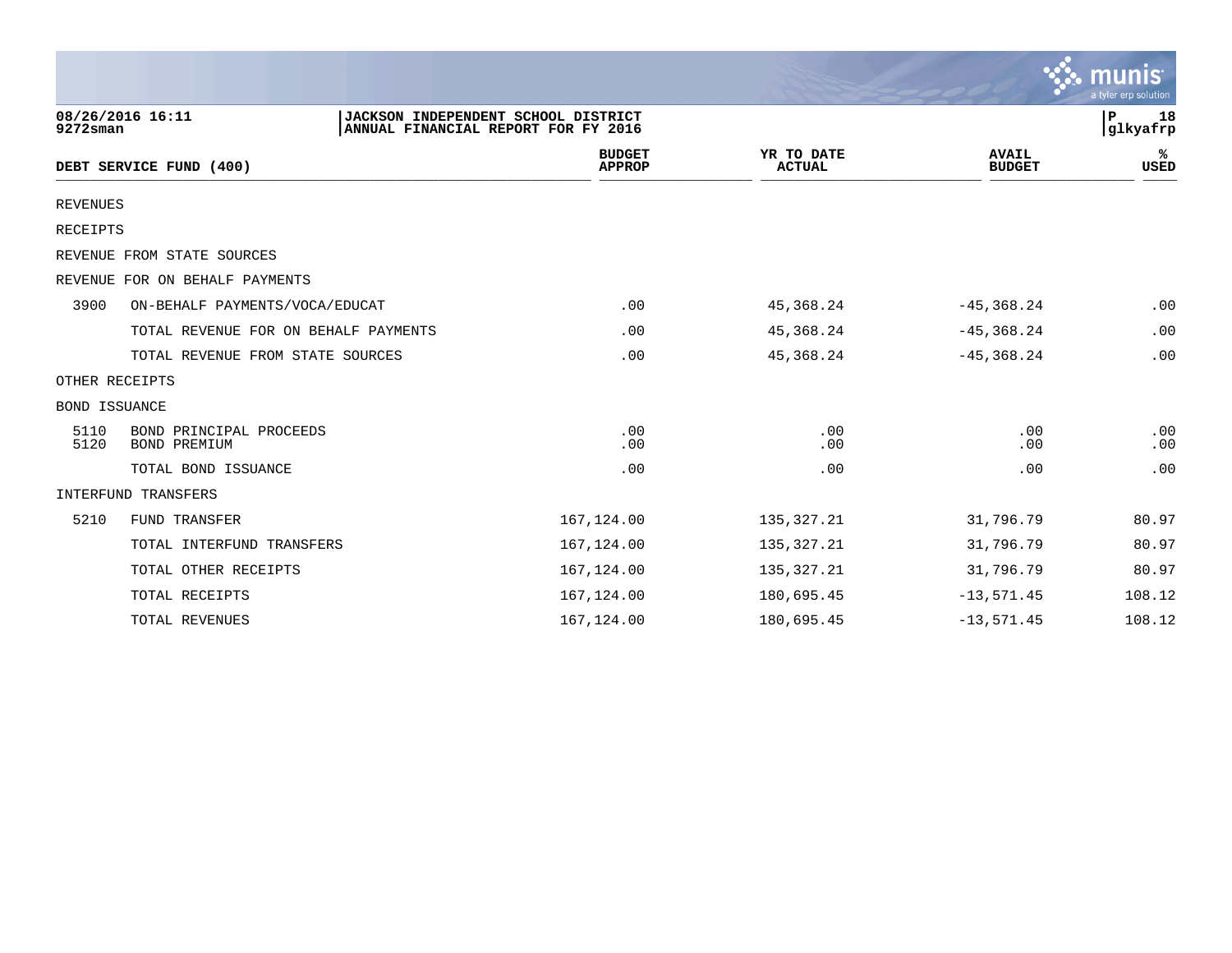

| 08/26/2016 16:11<br>$9272$ sman |                                               | <b>JACKSON INDEPENDENT SCHOOL DISTRICT</b><br>ANNUAL FINANCIAL REPORT FOR FY 2016 |                             |                               |               |  |
|---------------------------------|-----------------------------------------------|-----------------------------------------------------------------------------------|-----------------------------|-------------------------------|---------------|--|
|                                 | DEBT SERVICE FUND (400)                       | <b>BUDGET</b><br><b>APPROP</b>                                                    | YR TO DATE<br><b>ACTUAL</b> | <b>AVAIL</b><br><b>BUDGET</b> | %ะ<br>USED    |  |
| EXPENDITURES                    |                                               |                                                                                   |                             |                               |               |  |
| 5100                            | DEBT SERVICE                                  |                                                                                   |                             |                               |               |  |
| 0800<br>0900                    | DEBT SERVICE AND MISCELLANEOUS<br>OTHER ITEMS | 167,124.00<br>.00                                                                 | 180,695.45<br>.00           | $-13,571.45$<br>.00           | 108.12<br>.00 |  |
|                                 | TOTAL 5100<br>DEBT SERVICE                    | 167,124.00                                                                        | 180,695.45                  | $-13, 571.45$                 | 108.12        |  |
|                                 | TOTAL EXPENDITURES                            | 167,124.00                                                                        | 180,695.45                  | $-13,571.45$                  | 108.12        |  |
|                                 | TOTAL FOR DEBT SERVICE FUND (400)             | .00                                                                               | .00                         | .00                           | .00           |  |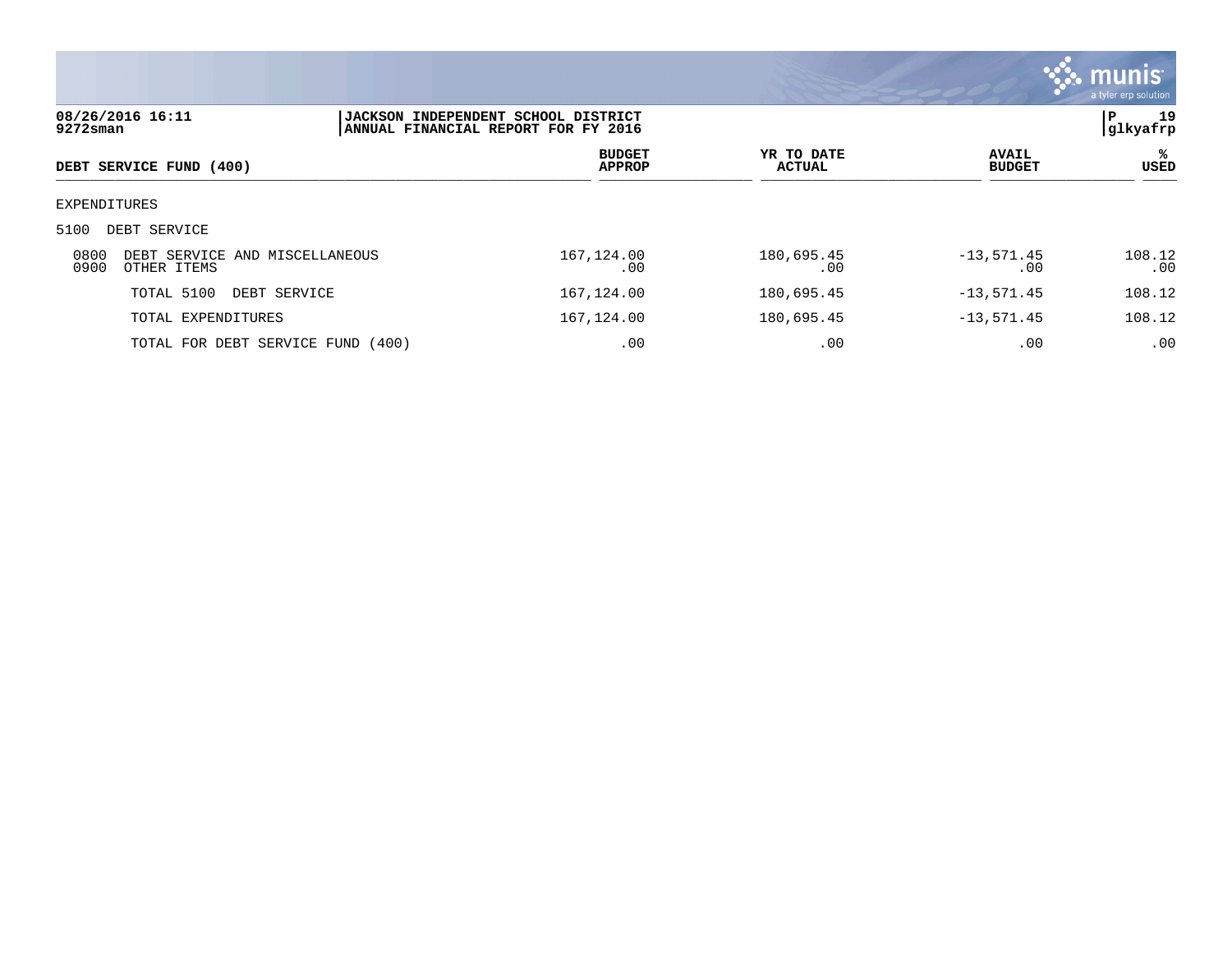|                                                                      |                                                                                                                                                                                                                                   |                                                                                |                                                                    |                                                                   | <b>W. munis</b><br>a tyler erp solution                       |
|----------------------------------------------------------------------|-----------------------------------------------------------------------------------------------------------------------------------------------------------------------------------------------------------------------------------|--------------------------------------------------------------------------------|--------------------------------------------------------------------|-------------------------------------------------------------------|---------------------------------------------------------------|
| $9272$ sman                                                          | 08/26/2016 16:11<br>JACKSON INDEPENDENT SCHOOL DISTRICT<br>ANNUAL FINANCIAL REPORT FOR FY 2016                                                                                                                                    |                                                                                |                                                                    |                                                                   | l P<br>20<br> glkyafrp                                        |
|                                                                      | FOOD SERVICE FUND (51)                                                                                                                                                                                                            | <b>BUDGET</b><br><b>APPROP</b>                                                 | YR TO DATE<br><b>ACTUAL</b>                                        | <b>AVAIL</b><br><b>BUDGET</b>                                     | ℁<br><b>USED</b>                                              |
| <b>REVENUES</b>                                                      |                                                                                                                                                                                                                                   |                                                                                |                                                                    |                                                                   |                                                               |
|                                                                      | 0999 BEGINNING BALANCE                                                                                                                                                                                                            |                                                                                |                                                                    |                                                                   |                                                               |
|                                                                      | TOTAL 0999 BEGINNING BALANCE                                                                                                                                                                                                      | 15,731.96                                                                      | 15,731.96                                                          | .00                                                               | 100.00                                                        |
| RECEIPTS                                                             |                                                                                                                                                                                                                                   |                                                                                |                                                                    |                                                                   |                                                               |
|                                                                      | REVENUE FROM LOCAL SOURCES                                                                                                                                                                                                        |                                                                                |                                                                    |                                                                   |                                                               |
|                                                                      | EARNINGS ON INVESTMENTS                                                                                                                                                                                                           |                                                                                |                                                                    |                                                                   |                                                               |
| 1510                                                                 | INTEREST INCOME                                                                                                                                                                                                                   | 300.00                                                                         | 300.00                                                             | .00                                                               | 100.00                                                        |
|                                                                      | TOTAL EARNINGS ON INVESTMENTS                                                                                                                                                                                                     | 300.00                                                                         | 300.00                                                             | .00                                                               | 100.00                                                        |
| FOOD SERVICE                                                         |                                                                                                                                                                                                                                   |                                                                                |                                                                    |                                                                   |                                                               |
| 1611<br>1612<br>1613<br>1621<br>1622<br>1623<br>1624<br>1629<br>1630 | LUNCH - REIMBURSABLE<br>BREAKFAST - REIMBURSABLE<br>MILK - REIMBURSABLE<br>LUNCH - NON REIMBURSABLE<br>BREAKFAST - NON REIMBURSABLE<br>MILK - NON REIMBURSABLE<br>A-LA-CARTE SALES<br>OTHER LUNCHRM RECEIPTS<br>SPECIAL FUNCTIONS | .00<br>.00<br>.00<br>.00.<br>.00<br>$.00 \,$<br>.00<br>126, 129.91<br>$.00 \,$ | .00<br>.00<br>.00<br>.00<br>.00<br>.00<br>.00<br>114,062.85<br>.00 | .00<br>.00<br>.00<br>.00<br>.00<br>.00<br>.00<br>12,067.06<br>.00 | .00<br>.00<br>.00<br>.00<br>.00<br>.00<br>.00<br>90.43<br>.00 |
|                                                                      | TOTAL FOOD SERVICE                                                                                                                                                                                                                | 126, 129.91                                                                    | 114,062.85                                                         | 12,067.06                                                         | 90.43                                                         |
|                                                                      | OTHER REVENUE FROM LOCAL SOURCES                                                                                                                                                                                                  |                                                                                |                                                                    |                                                                   |                                                               |
| 1920<br>1980<br>1990                                                 | CONTRIBUTIONS/DONATIONS<br>REFUND OF PRIOR YR EXPENDITURE<br>MISCELLANEOUS REVENUE                                                                                                                                                | .00<br>.00<br>50.00                                                            | .00<br>.00<br>.00                                                  | .00<br>.00<br>50.00                                               | .00<br>.00<br>.00                                             |
|                                                                      | TOTAL OTHER REVENUE FROM LOCAL SOURCES                                                                                                                                                                                            | 50.00                                                                          | .00                                                                | 50.00                                                             | .00                                                           |
|                                                                      | TOTAL REVENUE FROM LOCAL SOURCES                                                                                                                                                                                                  | 126,479.91                                                                     | 114,362.85                                                         | 12,117.06                                                         | 90.42                                                         |
|                                                                      | REVENUE FROM STATE SOURCES                                                                                                                                                                                                        |                                                                                |                                                                    |                                                                   |                                                               |
| RESTRICTED                                                           |                                                                                                                                                                                                                                   |                                                                                |                                                                    |                                                                   |                                                               |
| 3200                                                                 | RESTRICTED STATE REVENUE                                                                                                                                                                                                          | 2,000.00                                                                       | 1,862.31                                                           | 137.69                                                            | 93.12                                                         |
|                                                                      | TOTAL RESTRICTED                                                                                                                                                                                                                  | 2,000.00                                                                       | 1,862.31                                                           | 137.69                                                            | 93.12                                                         |
|                                                                      | REVENUE FOR ON BEHALF PAYMENTS                                                                                                                                                                                                    |                                                                                |                                                                    |                                                                   |                                                               |
| 3900                                                                 | ON-BEHALF PAYMENTS/VOCA/EDUCAT                                                                                                                                                                                                    | 17,000.00                                                                      | 18,375.81                                                          | $-1, 375.81$                                                      | 108.09                                                        |
|                                                                      | TOTAL REVENUE FOR ON BEHALF PAYMENTS                                                                                                                                                                                              | 17,000.00                                                                      | 18,375.81                                                          | $-1,375.81$                                                       | 108.09                                                        |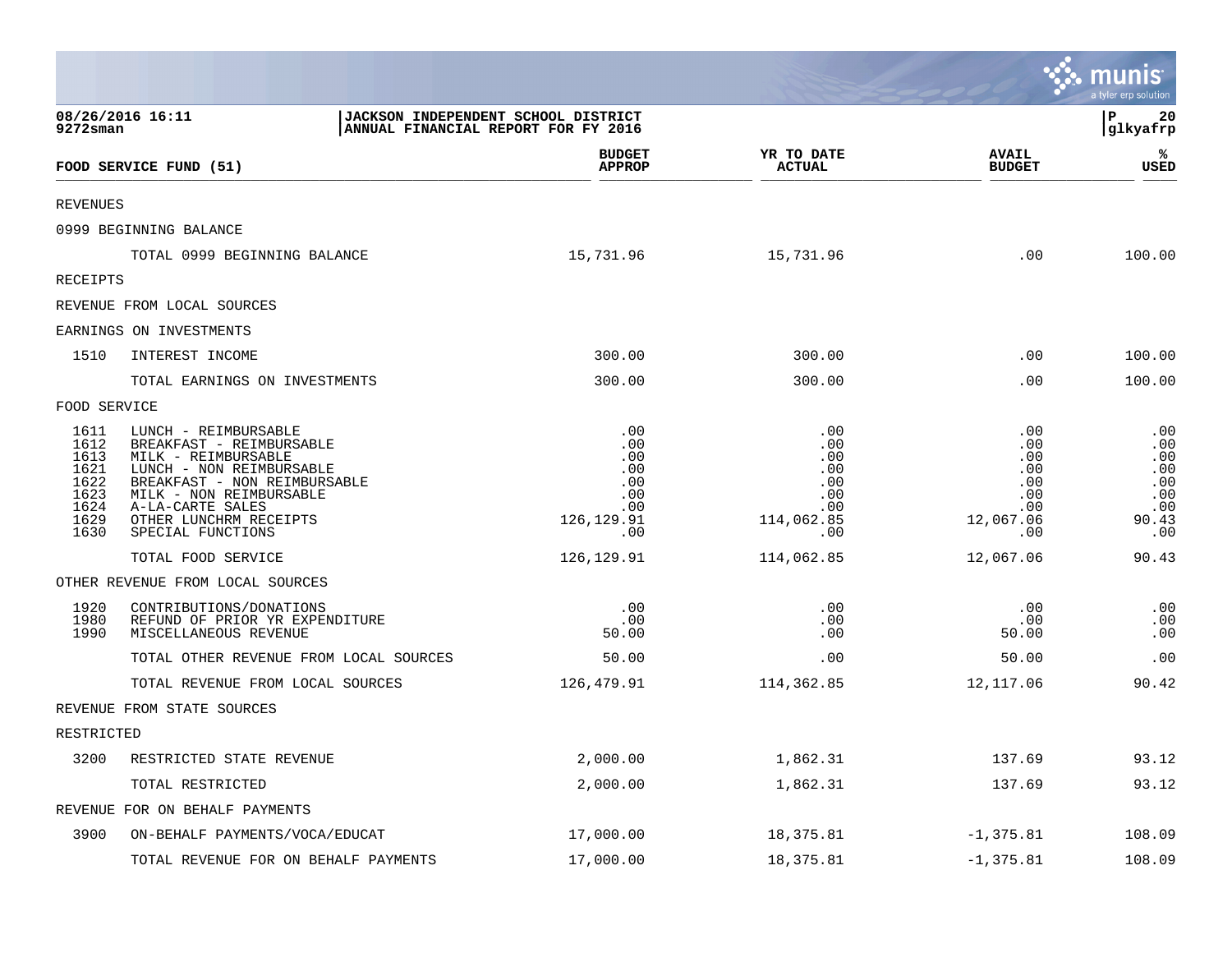

| $9272$ sman    | 08/26/2016 16:11                                   | JACKSON INDEPENDENT SCHOOL DISTRICT<br>ANNUAL FINANCIAL REPORT FOR FY 2016 |                                |                             |                               | P<br>21<br>glkyafrp |
|----------------|----------------------------------------------------|----------------------------------------------------------------------------|--------------------------------|-----------------------------|-------------------------------|---------------------|
|                | FOOD SERVICE FUND (51)                             |                                                                            | <b>BUDGET</b><br><b>APPROP</b> | YR TO DATE<br><b>ACTUAL</b> | <b>AVAIL</b><br><b>BUDGET</b> | %ะ<br><b>USED</b>   |
|                | TOTAL REVENUE FROM STATE SOURCES                   |                                                                            | 19,000.00                      | 20,238.12                   | $-1, 238.12$                  | 106.52              |
|                | REVENUE FROM FEDERAL SOURCES                       |                                                                            |                                |                             |                               |                     |
|                | RESTRICTED THROUGH THE STATE                       |                                                                            |                                |                             |                               |                     |
| 4500<br>4550   | RESTRICTED FED THRU STATE<br>DONATED COMMODITIES   |                                                                            | 156,483.00<br>.00              | 110, 131.68<br>.00          | 46,351.32<br>.00              | 70.38<br>.00        |
|                | TOTAL RESTRICTED THROUGH THE STATE                 |                                                                            | 156,483.00                     | 110,131.68                  | 46, 351. 32                   | 70.38               |
|                | CHILD NUTRITION PROGRAM DONATED COMMODIT           |                                                                            |                                |                             |                               |                     |
| 4950           | CHILD NUTR PRG DONATED COMMOD                      |                                                                            | 8,901.00                       | 9,000.00                    | $-99.00$                      | 101.11              |
|                | TOTAL CHILD NUTRITION PROGRAM DONATED COMMODIT     |                                                                            | 8,901.00                       | 9,000.00                    | $-99.00$                      | 101.11              |
|                | TOTAL REVENUE FROM FEDERAL SOURCES                 |                                                                            | 165,384.00                     | 119,131.68                  | 46, 252.32                    | 72.03               |
| OTHER RECEIPTS |                                                    |                                                                            |                                |                             |                               |                     |
|                | INTERFUND TRANSFERS                                |                                                                            |                                |                             |                               |                     |
| 5210           | FUND TRANSFER                                      |                                                                            | .00                            | .00                         | .00                           | .00                 |
|                | TOTAL INTERFUND TRANSFERS                          |                                                                            | .00                            | .00                         | .00                           | .00                 |
|                | SALE OR COMP FOR LOSS OF ASSETS                    |                                                                            |                                |                             |                               |                     |
| 5341<br>5342   | SALE OF EQUIPMENT ETC<br>LOSS COMP - EQUIPMENT ETC |                                                                            | .00<br>.00                     | .00<br>.00                  | .00<br>.00                    | .00<br>.00          |
|                | TOTAL SALE OR COMP FOR LOSS OF ASSETS              |                                                                            | .00                            | .00                         | .00                           | .00                 |
|                | TOTAL OTHER RECEIPTS                               |                                                                            | .00                            | .00                         | .00                           | .00                 |
|                | TOTAL RECEIPTS                                     |                                                                            | 310,863.91                     | 253,732.65                  | 57,131.26                     | 81.62               |
|                | <b>TOTAL REVENUES</b>                              |                                                                            | 326,595.87                     | 269, 464.61                 | 57, 131.26                    | 82.51               |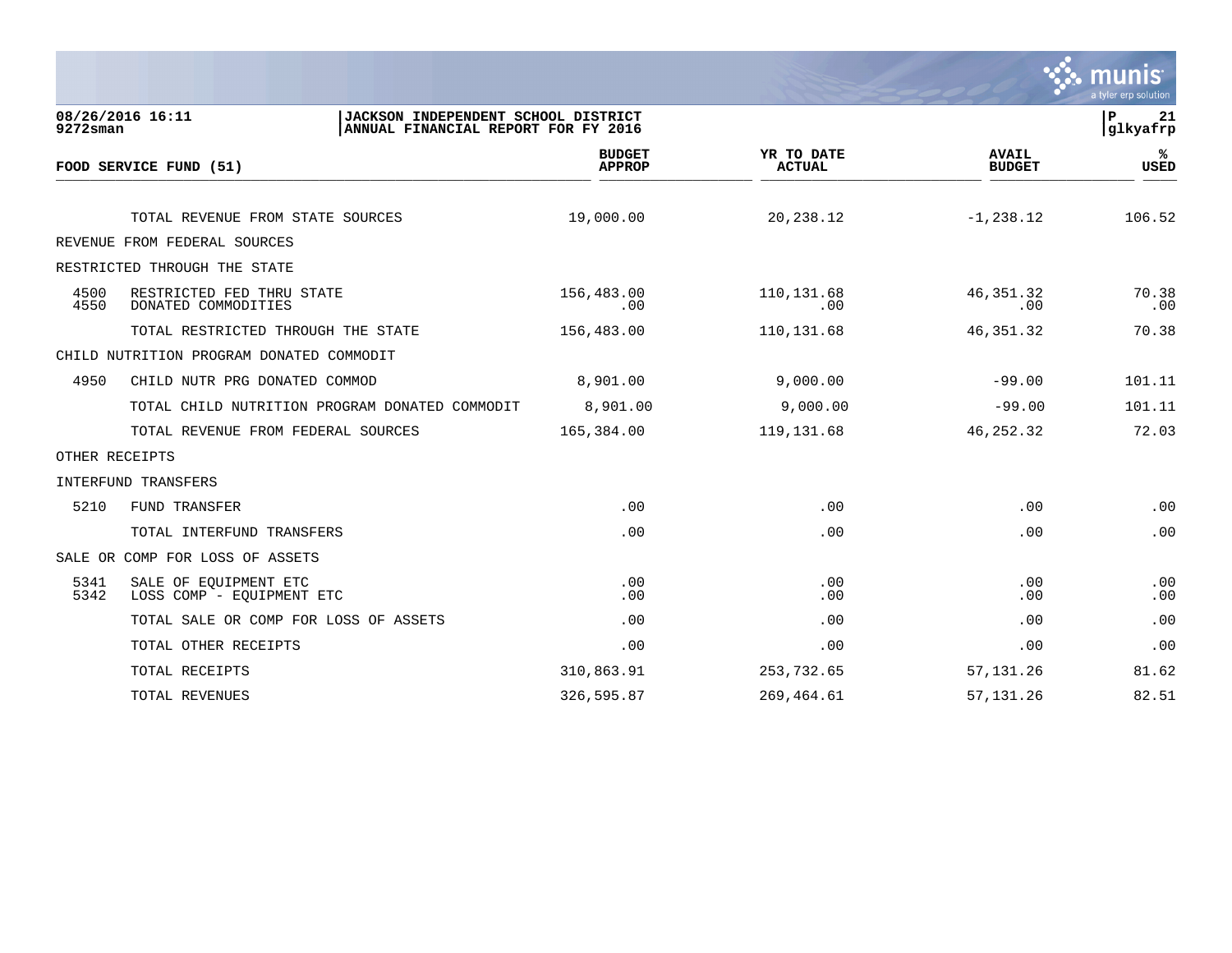

| 08/26/2016 16:11<br>9272sman                                                                                                                                                                                                                     |                        | JACKSON INDEPENDENT SCHOOL DISTRICT<br>ANNUAL FINANCIAL REPORT FOR FY 2016                         |                                                                                            |                                                                                                      | 22<br>ΙP<br> glkyafrp                                                |
|--------------------------------------------------------------------------------------------------------------------------------------------------------------------------------------------------------------------------------------------------|------------------------|----------------------------------------------------------------------------------------------------|--------------------------------------------------------------------------------------------|------------------------------------------------------------------------------------------------------|----------------------------------------------------------------------|
| FOOD SERVICE FUND (51)                                                                                                                                                                                                                           |                        | <b>BUDGET</b><br><b>APPROP</b>                                                                     | YR TO DATE<br><b>ACTUAL</b>                                                                | <b>AVAIL</b><br><b>BUDGET</b>                                                                        | %ะ<br>USED                                                           |
| EXPENDITURES                                                                                                                                                                                                                                     |                        |                                                                                                    |                                                                                            |                                                                                                      |                                                                      |
| 3100<br>FOOD SERVICE OPERATION                                                                                                                                                                                                                   |                        |                                                                                                    |                                                                                            |                                                                                                      |                                                                      |
| 0100<br>SALARIES PERSONNEL SERVICES<br>0200<br>EMPLOYEE BENEFITS<br>0280<br>ON-BEHALF<br>0300<br>PURCHASED PROF AND TECH SERV<br>0400<br>PURCHASED PROPERTY SERVICES<br>0500<br>OTHER PURCHASED SERVICES<br>0600<br>SUPPLIES<br>0700<br>PROPERTY |                        | 99,500.00<br>22,009.00<br>17,000.00<br>2,105.00<br>3,500.00<br>1,710.00<br>165,271.87<br>15,500.00 | 80,383.80<br>18,421.03<br>18,375.81<br>4,866.54<br>1,747.83<br>849.19<br>144,697.35<br>.00 | 19,116.20<br>3,587.97<br>$-1, 375.81$<br>$-2,761.54$<br>1,752.17<br>860.81<br>20,574.52<br>15,500.00 | 80.79<br>83.70<br>108.09<br>231.19<br>49.94<br>49.66<br>87.55<br>.00 |
| TOTAL 3100                                                                                                                                                                                                                                       | FOOD SERVICE OPERATION | 326,595.87                                                                                         | 269, 341.55                                                                                | 57, 254.32                                                                                           | 82.47                                                                |
| 5200<br>FUND TRANSFERS                                                                                                                                                                                                                           |                        |                                                                                                    |                                                                                            |                                                                                                      |                                                                      |
| 0900<br>OTHER ITEMS                                                                                                                                                                                                                              |                        | .00                                                                                                | .00                                                                                        | .00                                                                                                  | .00                                                                  |
| TOTAL 5200                                                                                                                                                                                                                                       | FUND TRANSFERS         | .00                                                                                                | .00                                                                                        | .00                                                                                                  | .00                                                                  |
| TOTAL EXPENDITURES                                                                                                                                                                                                                               |                        | 326,595.87                                                                                         | 269, 341.55                                                                                | 57, 254.32                                                                                           | 82.47                                                                |
| TOTAL FOR FOOD SERVICE FUND (51)                                                                                                                                                                                                                 |                        | .00                                                                                                | 123.06                                                                                     | $-123.06$                                                                                            | .00                                                                  |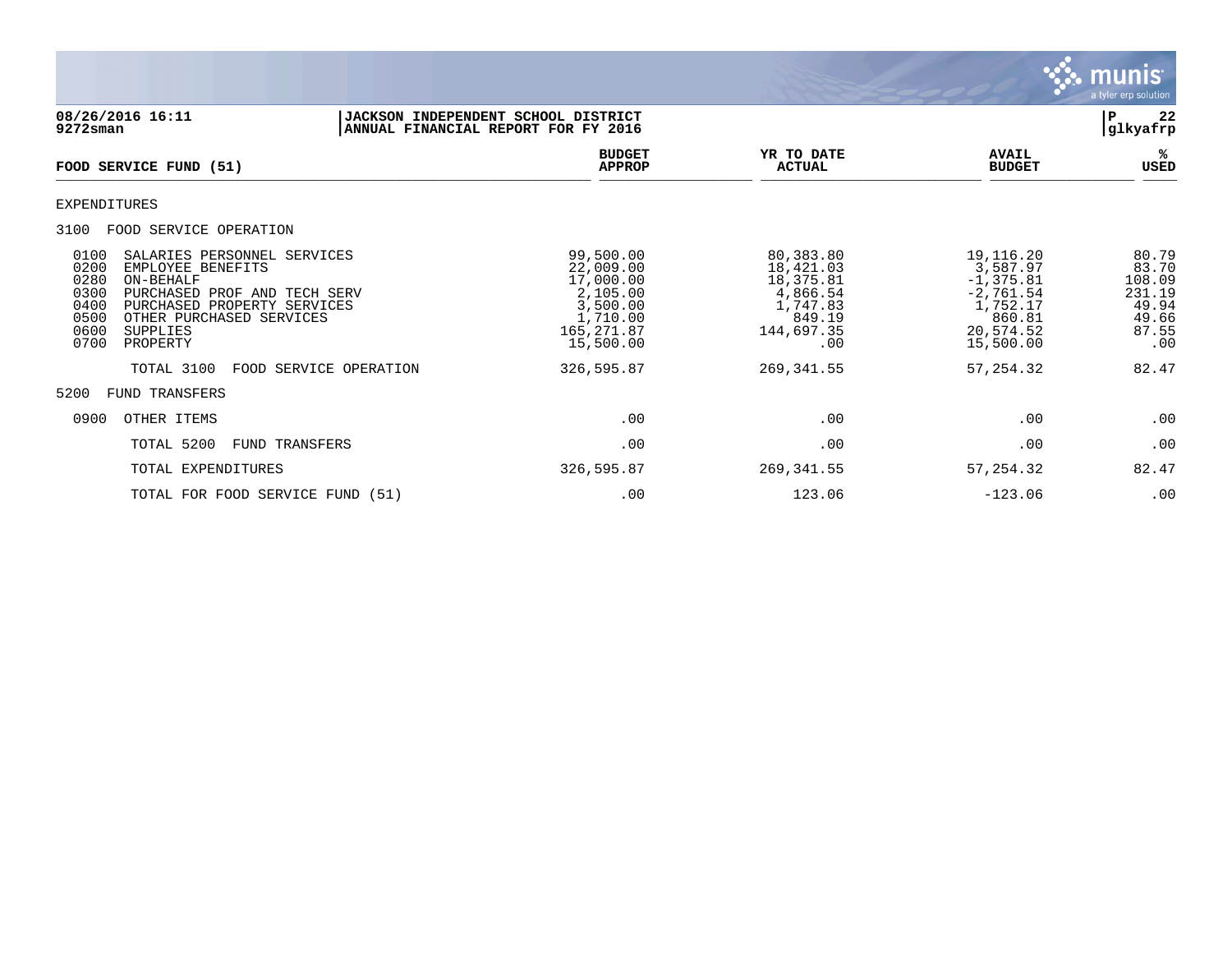|                      |                                                                           |                                                                            |                             |                               | <b>munis</b><br>a tyler erp solution |
|----------------------|---------------------------------------------------------------------------|----------------------------------------------------------------------------|-----------------------------|-------------------------------|--------------------------------------|
| $9272$ sman          | 08/26/2016 16:11                                                          | JACKSON INDEPENDENT SCHOOL DISTRICT<br>ANNUAL FINANCIAL REPORT FOR FY 2016 |                             |                               | P<br>23<br>glkyafrp                  |
|                      | <b>GOVERNMENTAL ASSETS (8)</b>                                            | <b>BUDGET</b><br><b>APPROP</b>                                             | YR TO DATE<br><b>ACTUAL</b> | <b>AVAIL</b><br><b>BUDGET</b> | ℁<br><b>USED</b>                     |
| <b>REVENUES</b>      |                                                                           |                                                                            |                             |                               |                                      |
| <b>RECEIPTS</b>      |                                                                           |                                                                            |                             |                               |                                      |
|                      | REVENUE FROM LOCAL SOURCES                                                |                                                                            |                             |                               |                                      |
|                      | OTHER REVENUE FROM LOCAL SOURCES                                          |                                                                            |                             |                               |                                      |
| 1930                 | GAIN/LOSS ON SALE OF ASSETS                                               | .00                                                                        | .00                         | .00                           | .00                                  |
|                      | TOTAL OTHER REVENUE FROM LOCAL SOURCES                                    | .00                                                                        | .00                         | .00                           | .00                                  |
|                      | TOTAL REVENUE FROM LOCAL SOURCES                                          | .00                                                                        | .00                         | .00                           | .00                                  |
|                      | OTHER RECEIPTS                                                            |                                                                            |                             |                               |                                      |
|                      | SALE OR COMP FOR LOSS OF ASSETS                                           |                                                                            |                             |                               |                                      |
| 5311<br>5331<br>5341 | SALE OF LAND & IMPROVEMENTS<br>SALE OF BUILDINGS<br>SALE OF EQUIPMENT ETC | .00<br>.00<br>.00                                                          | .00<br>.00<br>.00           | .00<br>.00<br>.00             | .00<br>.00<br>.00                    |
|                      | TOTAL SALE OR COMP FOR LOSS OF ASSETS                                     | .00                                                                        | .00                         | .00                           | .00                                  |
|                      | TOTAL OTHER RECEIPTS                                                      | .00                                                                        | .00                         | .00                           | .00                                  |
|                      | TOTAL RECEIPTS                                                            | .00                                                                        | .00                         | .00                           | .00                                  |
|                      | TOTAL REVENUES                                                            | .00                                                                        | .00                         | .00                           | .00                                  |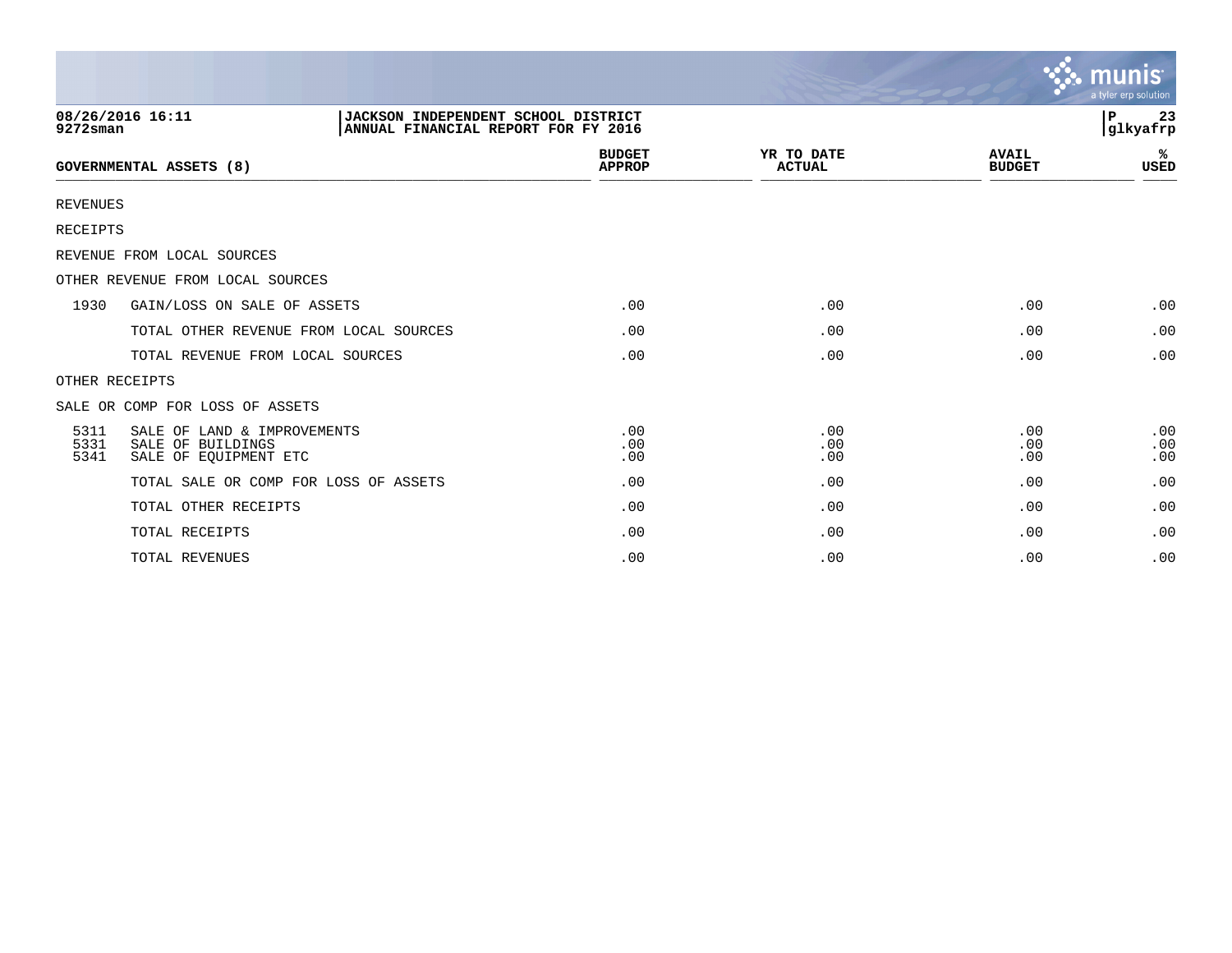

| 08/26/2016 16:11<br>JACKSON INDEPENDENT SCHOOL DISTRICT<br>ANNUAL FINANCIAL REPORT FOR FY 2016<br>9272sman |                                |                             |                               | l P<br>24<br>glkyafrp |
|------------------------------------------------------------------------------------------------------------|--------------------------------|-----------------------------|-------------------------------|-----------------------|
| <b>GOVERNMENTAL ASSETS (8)</b>                                                                             | <b>BUDGET</b><br><b>APPROP</b> | YR TO DATE<br><b>ACTUAL</b> | <b>AVAIL</b><br><b>BUDGET</b> | %ะ<br><b>USED</b>     |
| <b>EXPENDITURES</b>                                                                                        |                                |                             |                               |                       |
| 1000 INSTRUCTION                                                                                           |                                |                             |                               |                       |
| 0700 PROPERTY                                                                                              | .00                            | .00                         | .00                           | .00                   |
| TOTAL 1000 INSTRUCTION                                                                                     | .00                            | .00                         | .00                           | .00                   |
| 2100 STUDENT SUPPORT SERVICES                                                                              |                                |                             |                               |                       |
| 0700 PROPERTY                                                                                              | .00                            | .00                         | .00                           | .00                   |
| TOTAL 2100 STUDENT SUPPORT SERVICES                                                                        | .00                            | .00                         | .00                           | .00                   |
| 2200 INSTRUCTIONAL STAFF SUPP SERV                                                                         |                                |                             |                               |                       |
| 0700 PROPERTY                                                                                              | .00                            | .00                         | .00                           | .00                   |
| TOTAL 2200 INSTRUCTIONAL STAFF SUPP SERV                                                                   | .00                            | .00                         | .00                           | .00                   |
| 2300 DISTRICT ADMIN SUPPORT                                                                                |                                |                             |                               |                       |
| 0700 PROPERTY                                                                                              | .00                            | .00                         | .00                           | .00                   |
| TOTAL 2300 DISTRICT ADMIN SUPPORT                                                                          | .00                            | .00                         | .00                           | .00                   |
| 2400 SCHOOL ADMIN SUPPORT                                                                                  |                                |                             |                               |                       |
| 0700 PROPERTY                                                                                              | .00                            | .00                         | .00                           | .00                   |
| TOTAL 2400 SCHOOL ADMIN SUPPORT                                                                            | .00                            | .00                         | .00                           | .00                   |
| 2600 PLANT OPERATIONS & MAINTENANCE                                                                        |                                |                             |                               |                       |
| 0700 PROPERTY                                                                                              | .00                            | .00                         | .00                           | .00                   |
| TOTAL 2600 PLANT OPERATIONS & MAINTENANCE                                                                  | .00                            | .00                         | .00                           | .00                   |
| 2700 STUDENT TRANSPORTATION                                                                                |                                |                             |                               |                       |
| 0700 PROPERTY                                                                                              | .00                            | .00                         | .00                           | .00                   |
| TOTAL 2700 STUDENT TRANSPORTATION                                                                          | .00                            | .00                         | .00                           | .00                   |
| COMMUNITY SERVICES<br>3300                                                                                 |                                |                             |                               |                       |
| 0700 PROPERTY                                                                                              | .00                            | .00                         | .00                           | .00                   |
| TOTAL 3300 COMMUNITY SERVICES                                                                              | .00                            | .00                         | .00                           | .00                   |
| TOTAL EXPENDITURES                                                                                         | .00                            | .00                         | .00                           | .00                   |
| TOTAL FOR GOVERNMENTAL ASSETS (8)                                                                          | .00                            | .00                         | .00                           | .00                   |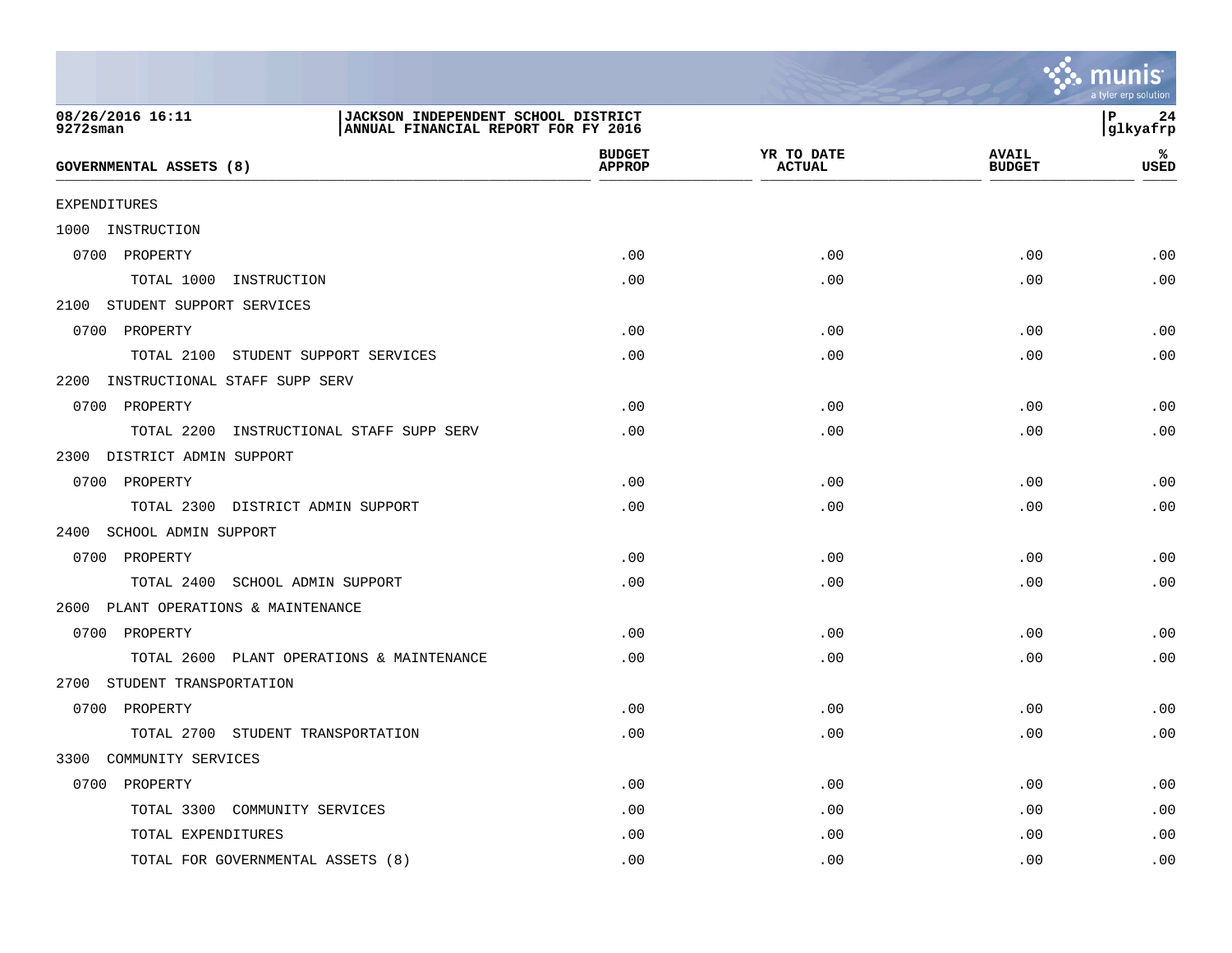|                                                                                                               |                                        |                                |                             |                               | munis<br>a tyler erp solution |  |  |
|---------------------------------------------------------------------------------------------------------------|----------------------------------------|--------------------------------|-----------------------------|-------------------------------|-------------------------------|--|--|
| 08/26/2016 16:11<br>JACKSON INDEPENDENT SCHOOL DISTRICT<br>$9272$ sman<br>ANNUAL FINANCIAL REPORT FOR FY 2016 |                                        |                                |                             |                               | 25<br>l P<br>glkyafrp         |  |  |
|                                                                                                               | FOOD SERVICE ASSETS (81)               | <b>BUDGET</b><br><b>APPROP</b> | YR TO DATE<br><b>ACTUAL</b> | <b>AVAIL</b><br><b>BUDGET</b> | ℁<br>USED                     |  |  |
| REVENUES                                                                                                      |                                        |                                |                             |                               |                               |  |  |
| RECEIPTS                                                                                                      |                                        |                                |                             |                               |                               |  |  |
|                                                                                                               | REVENUE FROM LOCAL SOURCES             |                                |                             |                               |                               |  |  |
|                                                                                                               | OTHER REVENUE FROM LOCAL SOURCES       |                                |                             |                               |                               |  |  |
| 1930                                                                                                          | GAIN/LOSS ON SALE OF ASSETS            | .00                            | .00                         | .00                           | .00                           |  |  |
|                                                                                                               | TOTAL OTHER REVENUE FROM LOCAL SOURCES | .00                            | .00                         | .00                           | .00                           |  |  |
|                                                                                                               | TOTAL REVENUE FROM LOCAL SOURCES       | .00                            | .00                         | .00                           | .00                           |  |  |
|                                                                                                               | TOTAL RECEIPTS                         | .00                            | .00                         | .00                           | .00                           |  |  |
|                                                                                                               | TOTAL REVENUES                         | .00                            | .00                         | .00                           | .00                           |  |  |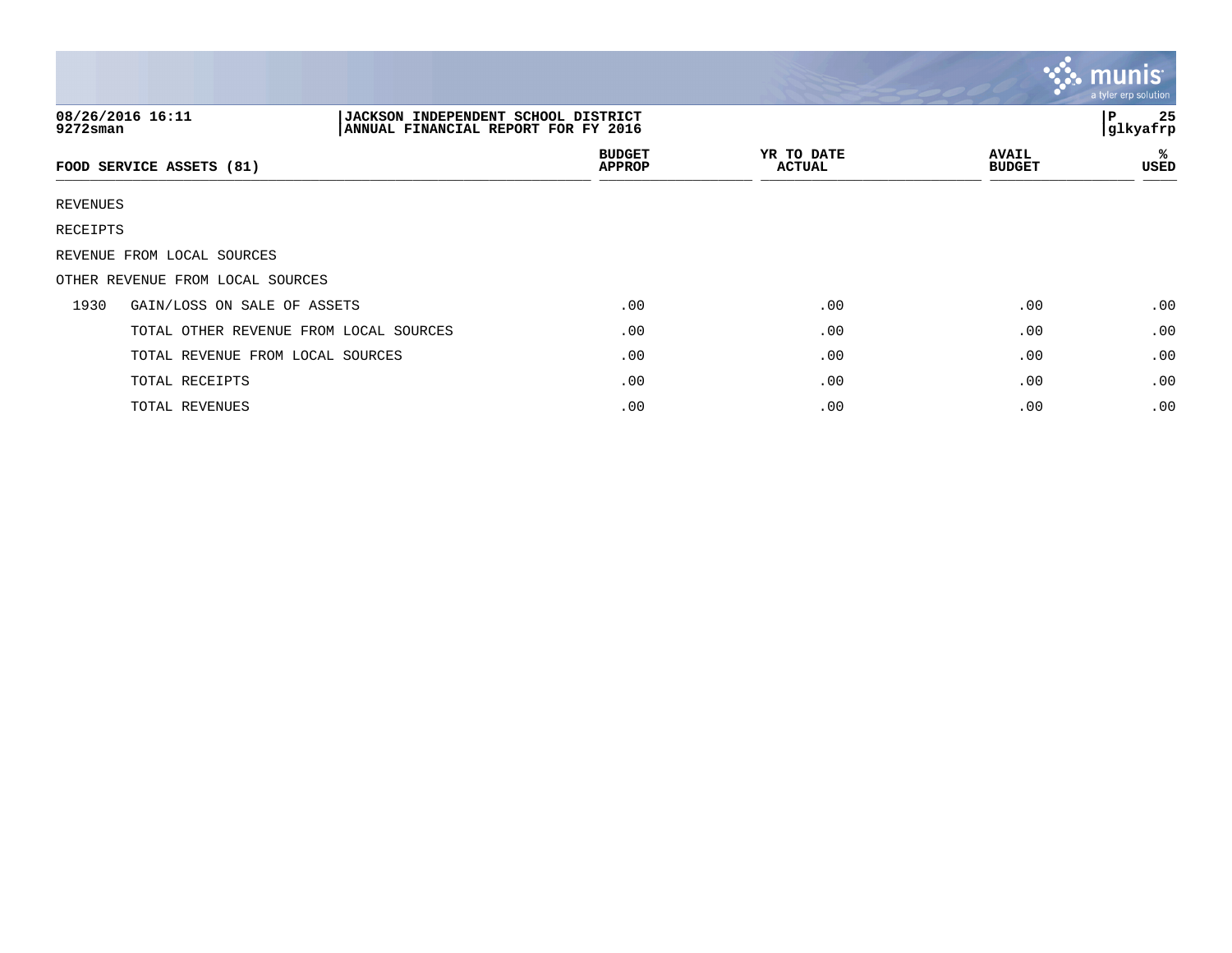

| 08/26/2016 16:11<br>9272sman         | P<br><b>JACKSON INDEPENDENT SCHOOL DISTRICT</b><br> glkyafrp<br>ANNUAL FINANCIAL REPORT FOR FY 2016 |                                |                             |                               |           |
|--------------------------------------|-----------------------------------------------------------------------------------------------------|--------------------------------|-----------------------------|-------------------------------|-----------|
| FOOD SERVICE ASSETS (81)             |                                                                                                     | <b>BUDGET</b><br><b>APPROP</b> | YR TO DATE<br><b>ACTUAL</b> | <b>AVAIL</b><br><b>BUDGET</b> | ℁<br>USED |
| EXPENDITURES                         |                                                                                                     |                                |                             |                               |           |
| FOOD SERVICE OPERATION<br>3100       |                                                                                                     |                                |                             |                               |           |
| 0700<br>PROPERTY                     |                                                                                                     | .00                            | .00                         | .00                           | .00       |
| TOTAL 3100<br>FOOD SERVICE OPERATION |                                                                                                     | .00                            | .00                         | .00                           | .00       |
| TOTAL EXPENDITURES                   |                                                                                                     | .00                            | .00                         | .00                           | .00       |
| TOTAL FOR FOOD SERVICE ASSETS (81)   |                                                                                                     | .00                            | .00                         | .00                           | .00       |